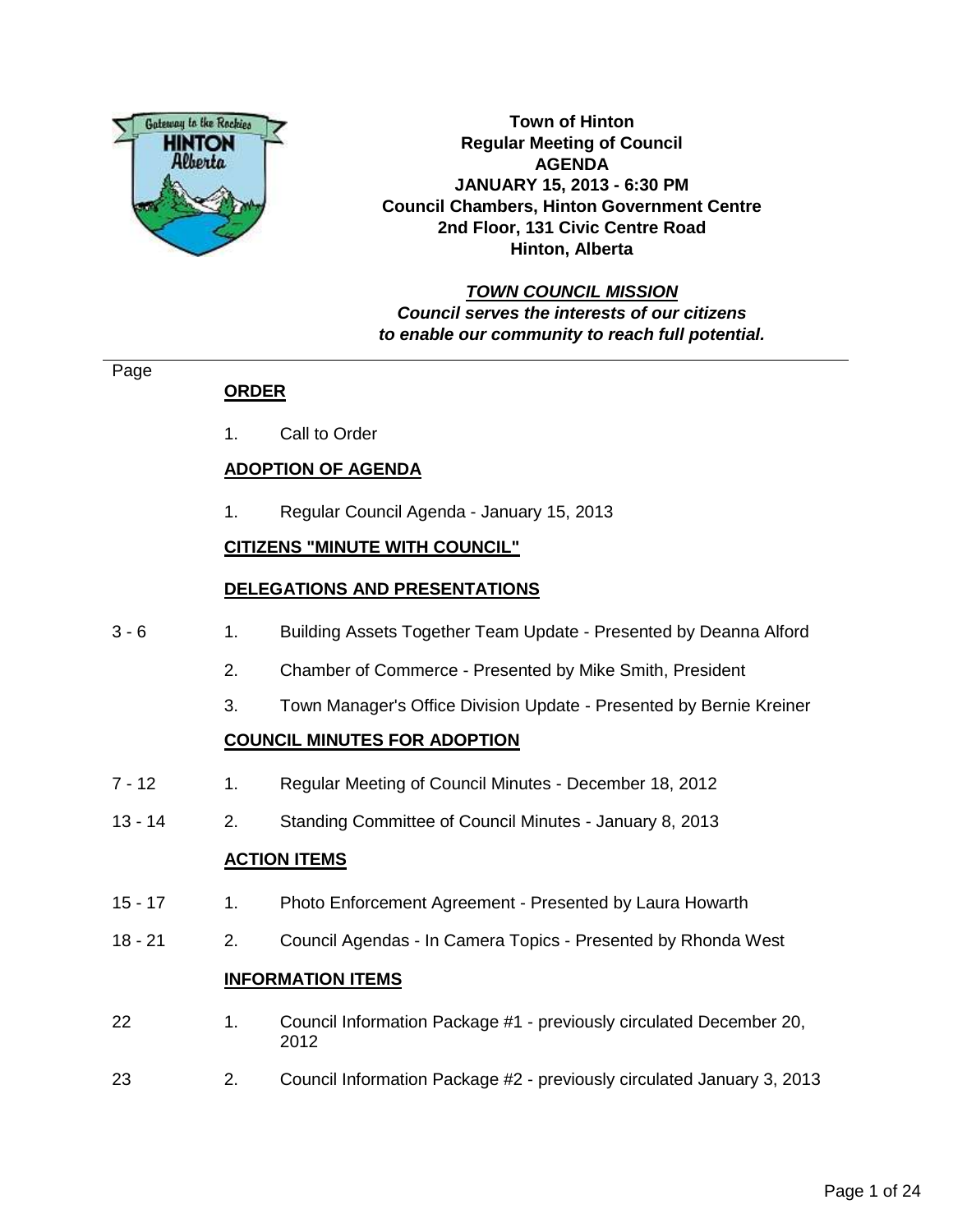

24 3. Council Information Package #3 - previously circulated January 10, 2013

#### **REPORTS FROM MAYOR, COUNCIL, TOWN MANAGER**

- 1. Council Reporting (Training/Conferences/CEAC, Listening Teams, All Other Committees)
- 2. Town Manager Report

#### **MOVE IN CAMERA**

1. Please refer to In Camera Agenda (if necessary)

#### **ADJOURNMENT**

1. Call for Adjournment of Meeting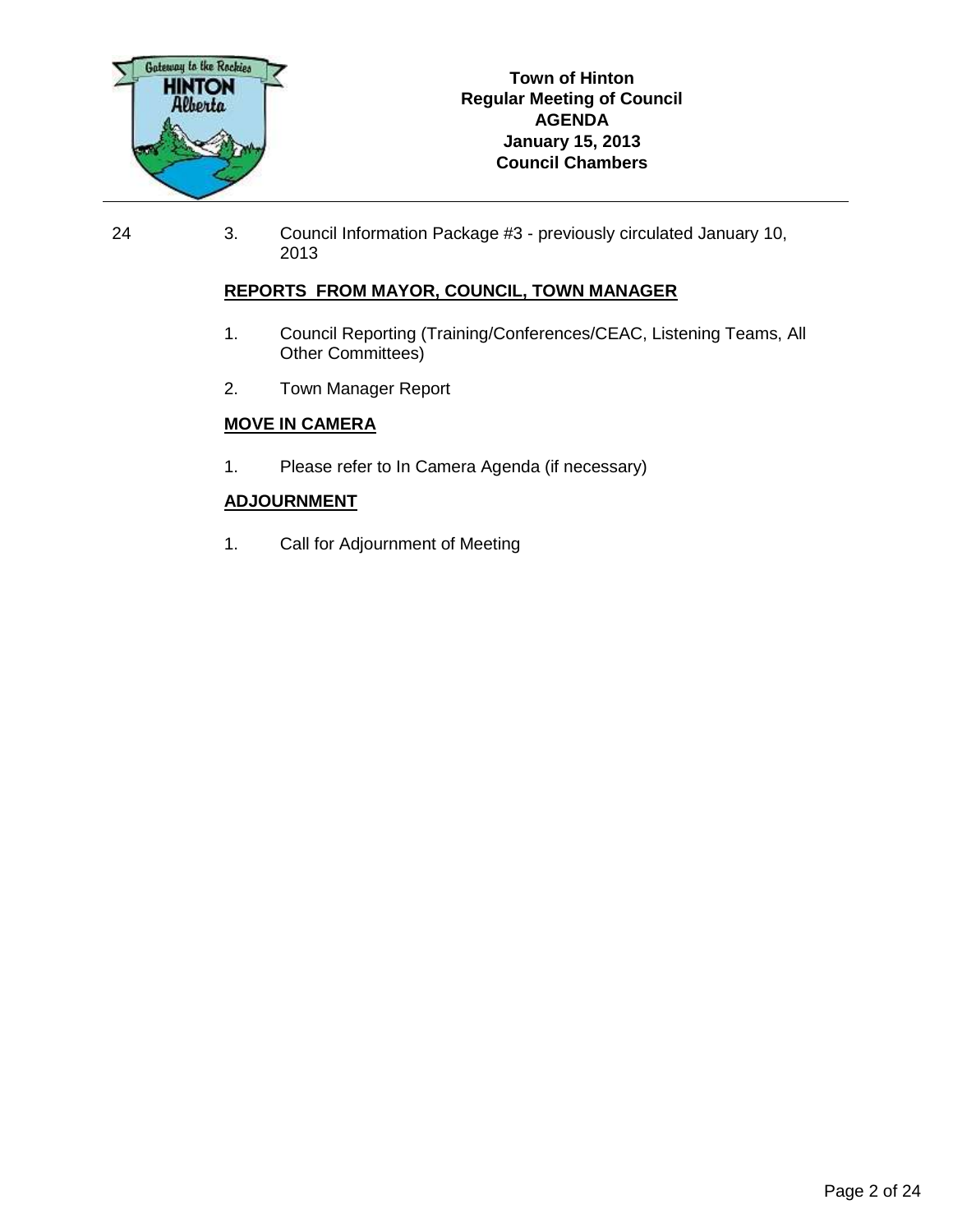# "*Imagine*" 2012 Theme: Frazzle-Proof

The 4th annual "*Imagine*" Developmental Assets Leadership Conference is the Building Assets Together Team's innovative way to build leadership and action for building assets within school and community settings.

Developmental Assets are the values, supports, relationships and experiences that all young people need to grow up healthy, caring and responsible.

The goals of the "*Imagine*" conference are:

- Providing experiential learning and team building related to developmental assets, and skills for building developmental assets within schools and communities.
- Developing school asset building teams
- Working with these teams to provide mentorship and support in planning and implementing school/community based asset building activities.

This year the conference will focus on the following developmental assets:

Asset #30 – Responsibility: A young person takes responsibility for their health and wellbeing.

Asset #37 – Personal Power: Young person feels that he/she has control over "things that happen to me".

Asset #38 – Self-Esteem: Young person reports high level of self esteem.

Research concludes that one of the main ways that young people develop these assets is the teaching/coaching of coping skills to handle the various stressors that will come their way, and resilience skills so they are able to bounce back from adverse situations. Young people who do not have effective coping and resiliency skills to deal with family discord, school demands, grief and loss, anxiety, etc. are much more likely to self-medicate with substances, self-harm or 'act out' in socially unacceptable ways.

Therefore the "*Imagine*" conference sessions will address the following skills for staying Frazzel Prove ! Conference sessions will be facilitated by youth leaders (Grades 9-11) with the help of adult mentors.

- 1. Body in Motion (Active Lifestyle)
- 2. Fueling Up (Healthy Eating)
- 3. LOL! (Laughter)
- 4. 40 Fun Things (Youth Programs and Volunteering in Hinton)
- 5. Chill Out (Relaxation Techniques)
- 6. Write On (Journaling)

This year we are pleased to have staff from AHS-Addiction and Mental Health, along with Family School Liaisons and School Success Coaches, do the following pre and post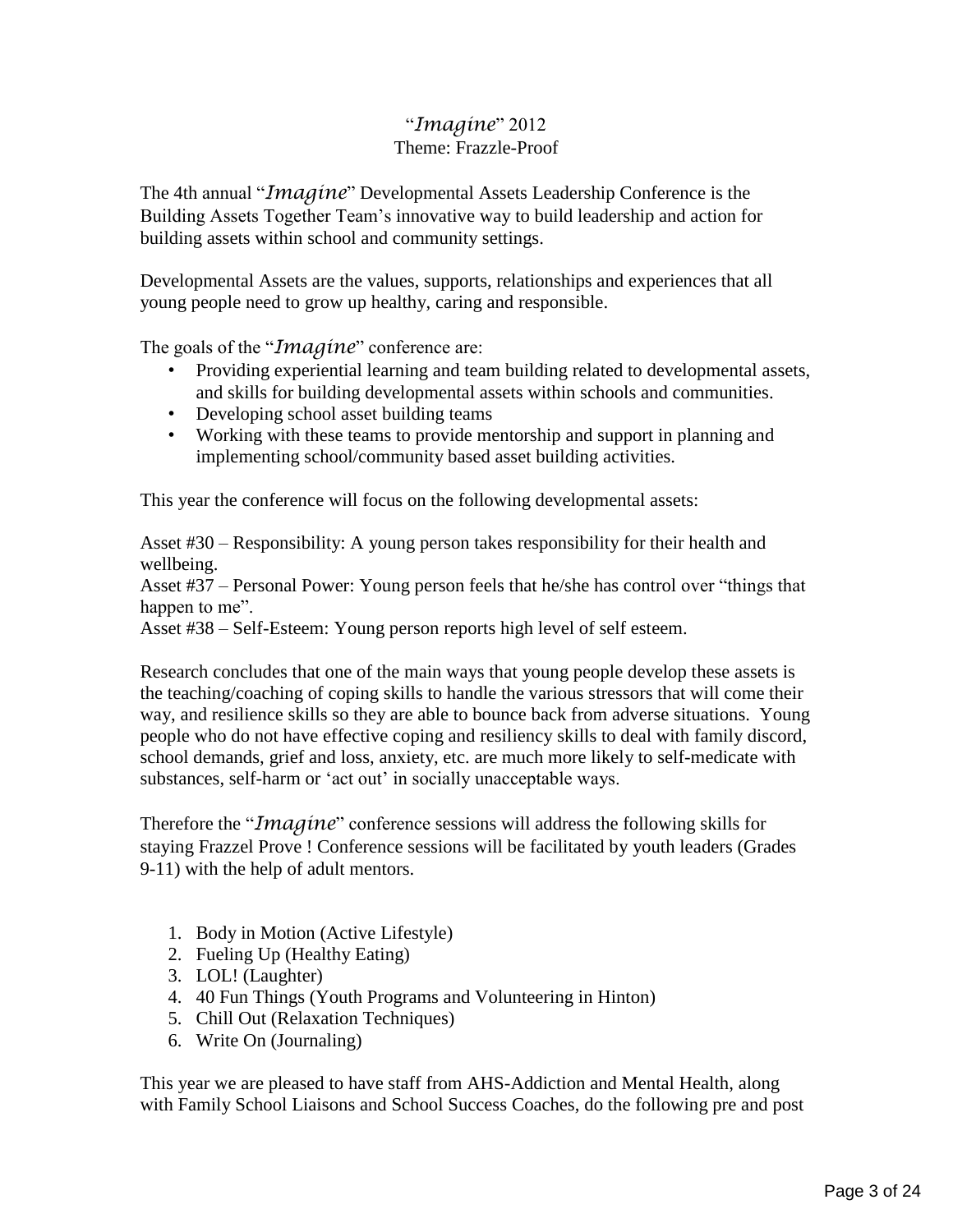conference sessions with the grade six students so they can continue to develop their coping and resilience skills throughout the school year:

- 1. Feeling Frazzled? (What is stress?/Stress' effects on the body & mind)
- 2. Spilling (Talking to a Trusted Adult)
- 3. Catching Some Zzzzz (Sleeping)
- 4. Get It Together (Time Management)
- 5. Chill Out II (More Relaxation Techniques)

There will also be a session at the conference for Grade 6 teachers, parents and other interested adults on building the capacity of young people to deal with stress in the home and classroom as well as Developmental Assets 101.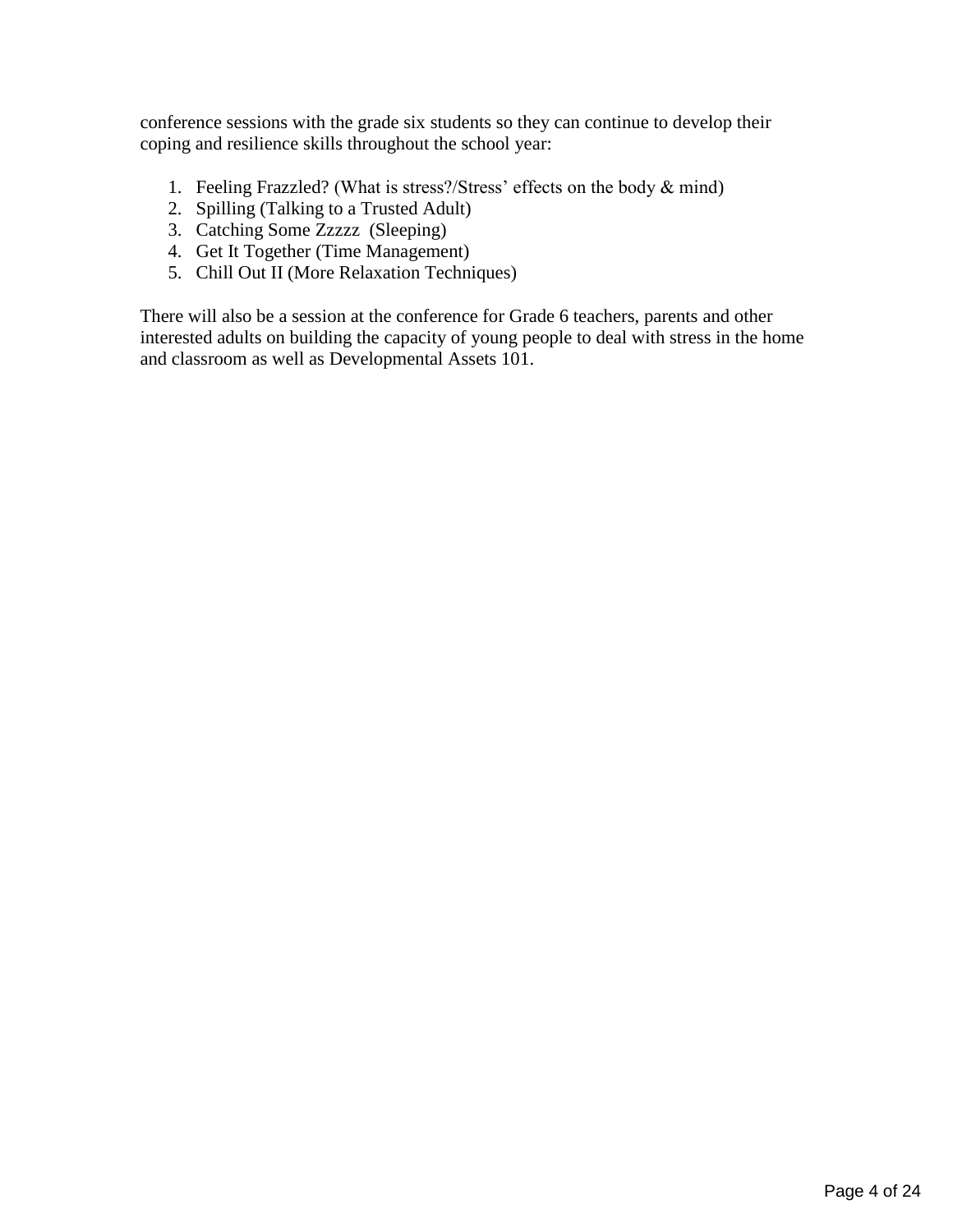# **Imagine 2012 Conference Schedule**

**8:30 – 9:00 am Registration**

# **9:00 – 9:30 am Welcome and Energizers in Gym**

| $9:35 - 10:05$ am  | I Like to Move It<br>(Gym)                | Write On!<br>(Room 142)            | LOL!<br>(Room 138)                        | <b>Who's Bored? Not Me!</b><br>(Room 134) | <b>Fueling Up</b><br>(Room 214)    | <b>CHILL Out!</b><br>(Room 222)           |
|--------------------|-------------------------------------------|------------------------------------|-------------------------------------------|-------------------------------------------|------------------------------------|-------------------------------------------|
| 10:05 AM           | <b>Move to next session</b>               | <b>Move to next session</b>        | Move to next session Move to next session |                                           | <b>Move to next session</b>        | <b>Move to next session</b>               |
| $10:10 - 10:40$ am | <b>CHILL Out!</b><br>(Room 222)           | I Like to Move It<br>(Gym)         | Write On!<br>(Room 142)                   | LOL!<br>(Room 138)                        | Who's Bored? Not Me!<br>(Room 134) | <b>Fueling Up</b><br>(Room 214)           |
| $10:40$ am         | <b>Move to next session</b>               | <b>Move to next session</b>        | Move to next session Move to next session |                                           | <b>Move to next session</b>        | <b>Move to next session</b>               |
| $10:45 - 10:55$ am | <b>SNACK BREAK</b>                        | <b>SNACK BREAK</b>                 | <b>SNACK BREAK</b>                        | <b>SNACK BREAK</b>                        | <b>SNACK BREAK</b>                 | <b>SNACK BREAK</b>                        |
| $10:55 - 11:25$ am | <b>Fueling Up</b><br>(Room 214)           | <b>CHILL Out!</b><br>(Room 222)    | I Like to Move It<br>(Gym)                | <b>Write On!</b><br>(Room 142)            | LOL!<br>(Room 138)                 | <b>Who's Bored? Not Me!</b><br>(Room 134) |
| 11:25 am           | <b>Move to next session</b>               | <b>Move to next session</b>        | Move to next session Move to next session |                                           | <b>Move to next session</b>        | <b>Move to next session</b>               |
| $11:30 - 12:00$    | <b>Who's Bored? Not Me!</b><br>(Room 134) | <b>Fueling Up</b><br>(Room 214)    | <b>CHILL Out!</b><br>(Room 222)           | I Like to Move It<br>(Gym)                | Write On!<br>(Room 142)            | LOL!<br>(Room 138)                        |
| $12:00 - 12:45$ pm | <b>LUNCH</b>                              | <b>LUNCH</b>                       | <b>LUNCH</b>                              | <b>LUNCH</b>                              | <b>LUNCH</b>                       | <b>LUNCH</b>                              |
| $12:50 - 1:20$ pm  | LOL!<br>(Room 138)                        | Who's Bored? Not Me!<br>(Room 134) | <b>Fueling Up</b><br>(Room 214)           | <b>CHILL Out!</b><br>(Room 222)           | I Like to Move It<br>(Gym)         | Write On!<br>(Room 142)                   |
| $1:20$ pm          | <b>Move to next session</b>               | Move to next session               | <b>Move to next session</b>               | <b>Move to next session</b>               | <b>Move to next session</b>        | <b>Move to next session</b>               |
| $1:25 - 1:55$ pm   | <b>Write On!</b><br>(Room 142)            | LOL!<br>(Room 138)                 | Who's Bored? Not Me!<br>(Room 134)        | <b>Fueling Up</b><br>(Room 214)           | <b>CHILL Out!</b><br>(Room 222)    | I Like to Move It<br>(Gym)                |
| $1:55 - 2:05$ pm   | <b>SNACK BREAK</b>                        | <b>SNACK BREAK</b>                 | <b>SNACK BREAK</b>                        | <b>SNACK BREAK</b>                        | <b>SNACK BREAK</b>                 | <b>SNACK BREAK</b>                        |
| 2:05 PM            | <b>Move to Gym</b>                        | <b>Move to Gym</b>                 | <b>Move to Gym</b>                        | <b>Move to Gym</b>                        | <b>Move to Gym</b>                 | <b>Move to Gym</b>                        |

**2:1<sup>0</sup> – 2:30 pm**<br> **Farewells and Organize for Buses**<br> **C**<br> **C**<br> **C**<br> **C** 

Page 5 of 24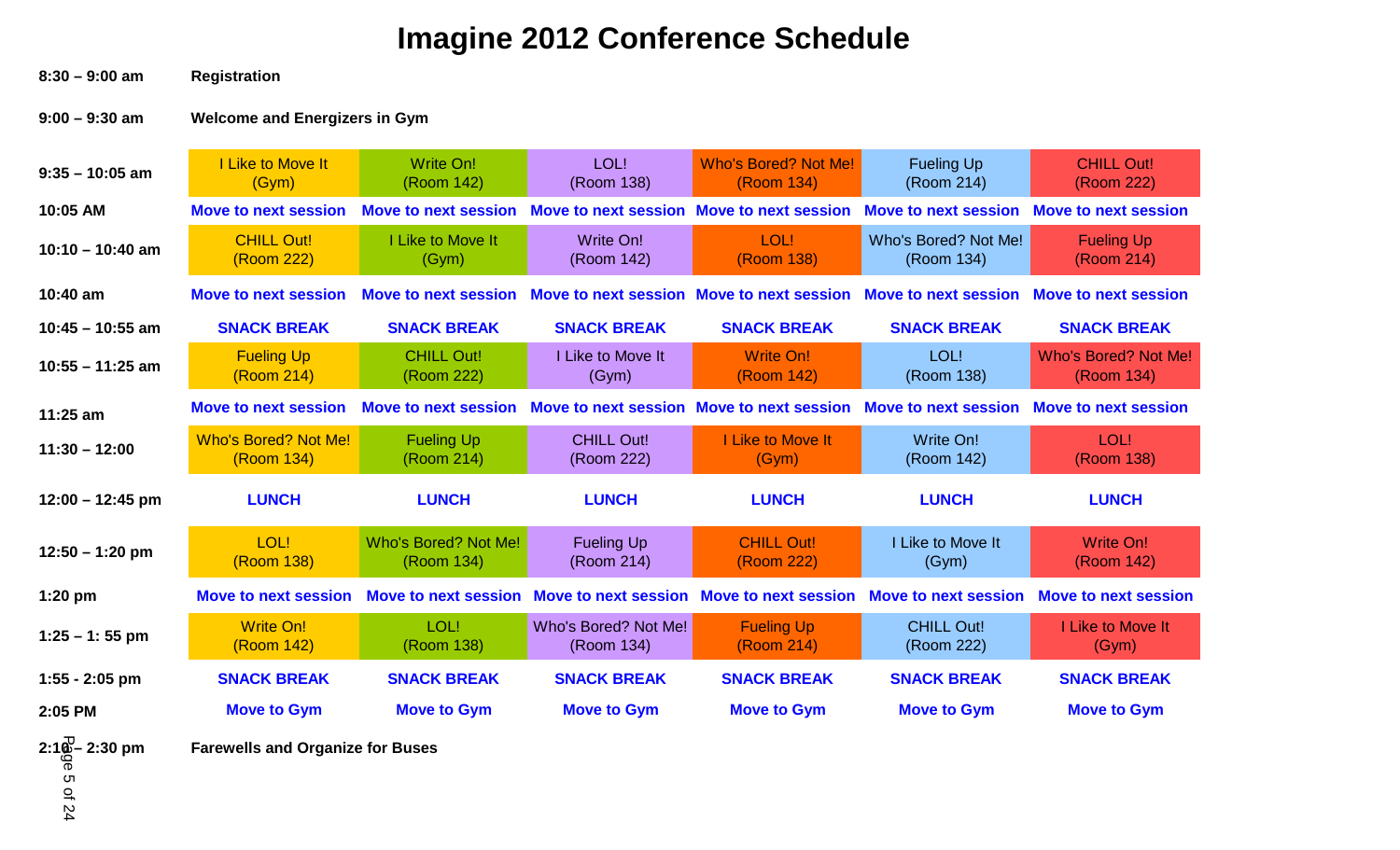

Building Assets Together Team presents:

*"Imagine" 2012 Frazzle-Proof* 



# *Parents & Guardians:*

*You are invited to the asset building leadership conference for Hinton Grade 6 students and see how you can support this initiative while having fun and meeting other adults! Join us for the 'Asset Café' session designed just for you! Welcome & Energizer Session - 9:00 a.m. 'Asset Café' Session - 9:35-11:00 a.m.* 

 *Coffee & snacks provided* 

Tuesday, December 4, 2012 Hinton Training Centre (formerly the Forestry School – 1176 Switzer Drive)

Please R.S.V.P. to: Cst. [Deanna Alford at 780.865.2455](mailto:deanna.alford@rcmp-grc.gc.ca)<br>or [deanna.alford@rcmp-grc.gc.ca](mailto:deanna.alford@rcmp-grc.gc.ca)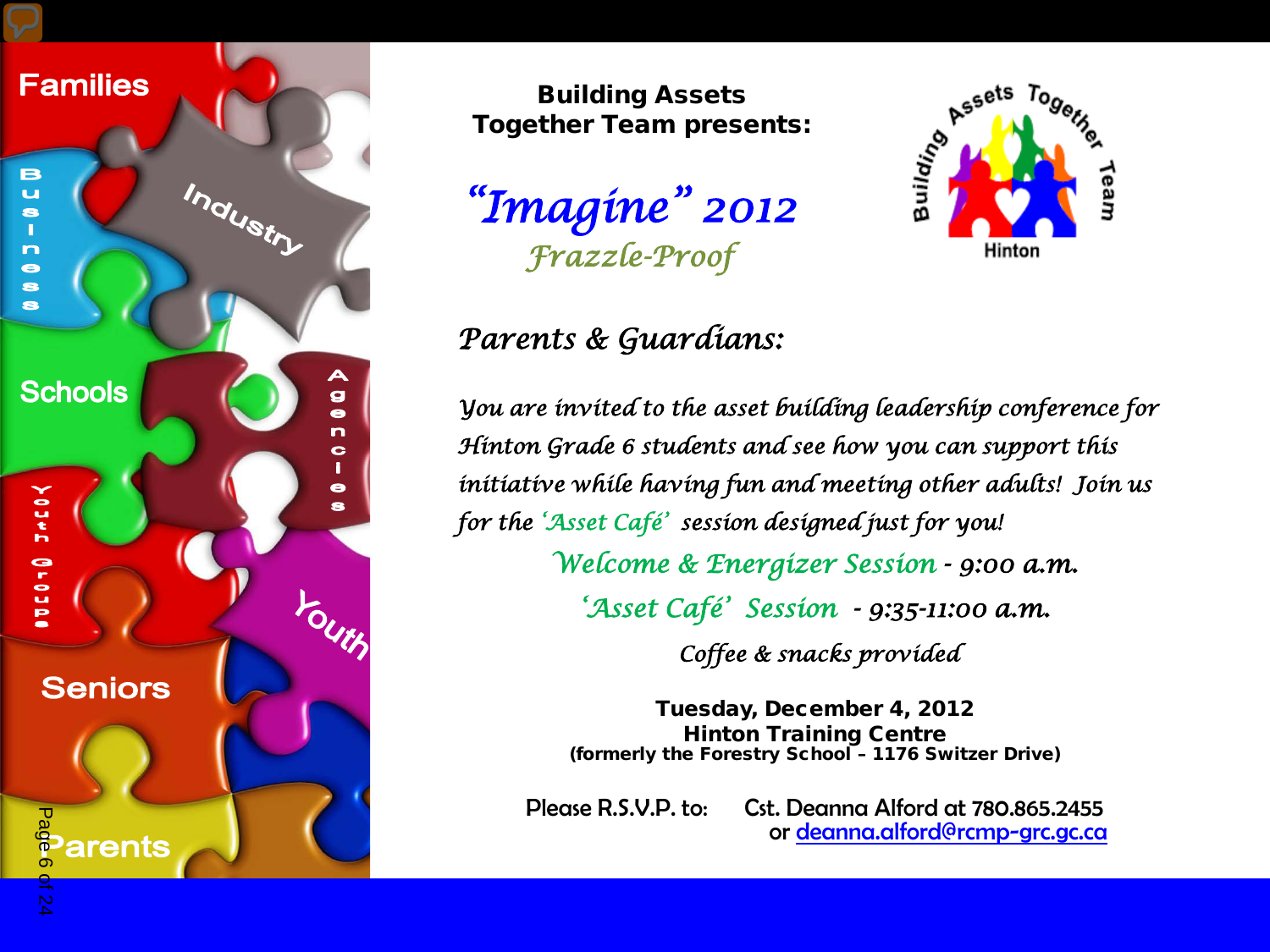

# **TOWN OF HINTON Regular Council Meeting December 18, 2012**

**PRESENT:** Mayor Ian Duncan, Councillors Bill Bulger, Jane Macridis, Janice Callihoo, Dale Currie, Lorraine Johnston-MacKay, Ryan Maguhn

**ABSENT:** N/A

**SECRETARY:**  Lil Wallace - Executive Assistant

ALSO PRESENT: Bernie Kreiner - Town Manager & Acting Director of Corporate Services Rhonda West - Legislative & Administrative Services Coordinator

#### **ORDER**

Mayor Ian Duncan called the Regular Council meeting to order. The time was 6:30 p.m.

#### **ADOPTION OF AGENDA**

**B. BULGER - That the Agenda of the Regular Council Meeting of Council held December 18, 2012 be adopted with the following amendment:**

**Add to "Information Items" as Item #3 a letter dated December 17, 2012 from Carol Faid.**

**Carried**

#### **CITIZENS "MINUTE WITH COUNCIL"**

Harry Lasonder came forward to speak to council to voice his concerns about the lack of Hinton's growth, both economically and population. He also presented council with his Christmas wish list as follows:

- Transparency with our municipal government
- A realistic budget
- Council's consideration to major changes within the leadership(s) of the current administration.

# **DELEGATIONS AND PRESENTATIONS**

#### **1. Queen's Diamond Jubilee Medal - Presented by Ryan Maguhn**

Ryan Maguhn attended as a citizen delegation and presented the Queen's Diamond Jubilee Medal to Captain A. E. Steinemann in recognition of his countless volunteer hours with the cadets organization and the Hinton cadets.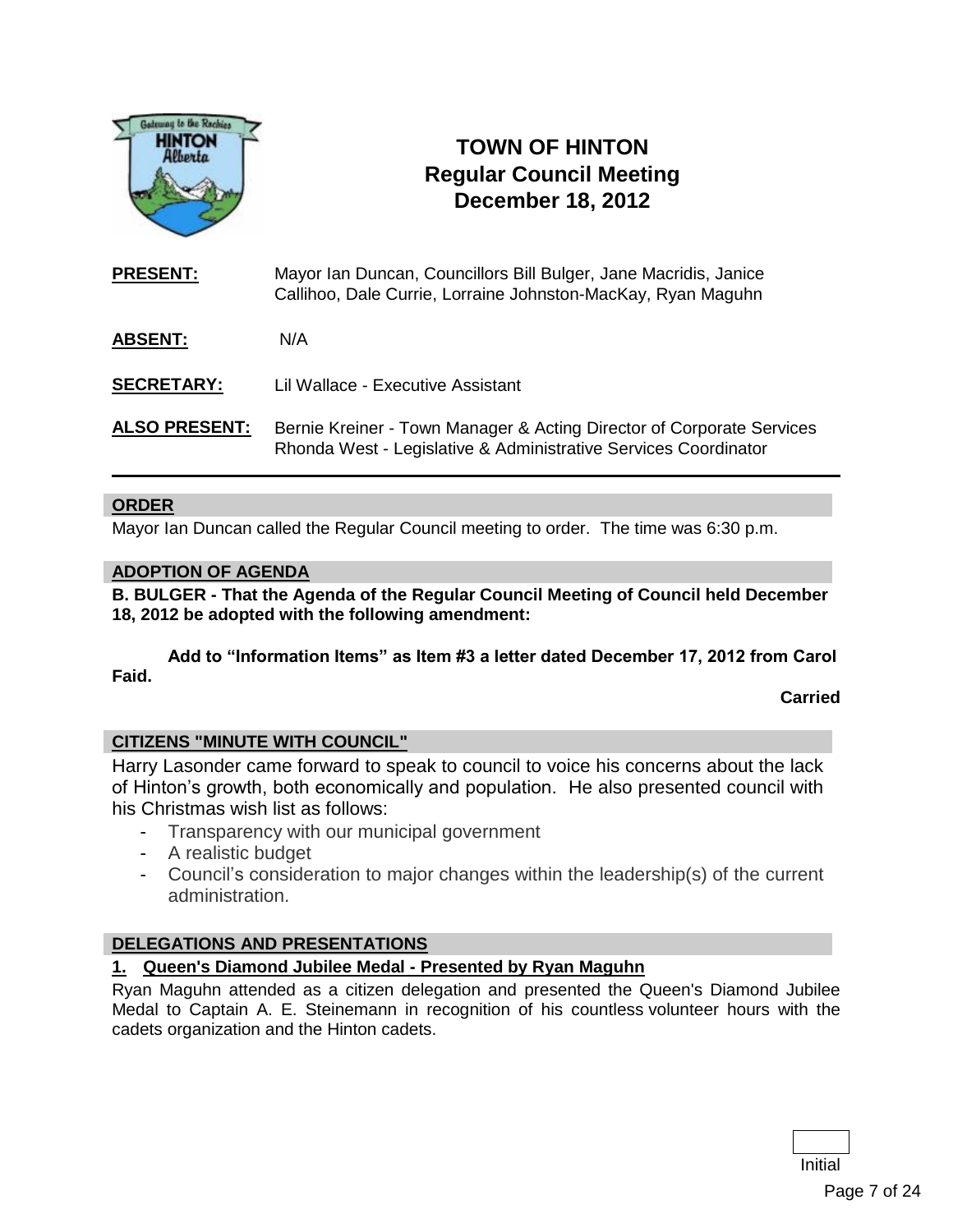Town of Hinton Regular Meeting of Council — December 18, 2012 Page 2 of 5

#### **2. Citizen "Transparency" Concerns – Presented by Matthew Young**

Matthew Young spoke to council about the apathy he feels the Hinton community has and the lack of transparency he feels is present with the current council. He would like council to disclose their "in camera" agenda titles for items so there is transparency and people are aware of what topic council is discussing.

#### **COUNCIL MINUTES FOR ADOPTION**

- 1. Regular Meeting of Council Minutes December 4, 2012
- 2. Standing Committee of Council Minutes December 11, 2012

#### **D. CURRIE - That the Minutes listed above be approved as presented.**

**Carried**

**Carried**

#### **ACTION ITEMS**

*Refer to the Regular Council Meeting Agenda package for December 18, 2012 for detailed background information on these decisions.*

#### **1. Interim Budget for 2013**

**J. MACRIDIS -That Council adopt the 2013 interim operating budget for the Town of Hinton using the 2012 budget estimate of \$24,930,893.**

#### **2. HPC, Mary Reimer Park Society & CEAC**

Three committees currently had vacancies and applications had been received. Ballots were distributed to council and voting then took place. Results were:

- Jennifer Norquay to the Community Engagement & Accountability Committee
- Tim Shain to the Mary Reimer Park Society
- Adele Willier to the Hinton Policing Committee.

All appointments are for two-year terms.

#### **B. BULGER - That all ballots be destroyed.**

**R. MAGUHN - That Council direct administration to provide Council with information relating to the implementation of topic lines within the IN CAMERA agenda as of the January 15, 2013 Regular Council meeting.**

**Carried**

**Carried**

#### **INFORMATION ITEMS**

- 1. Council Information Package #1 previously circulated December 6, 2012
- 2. Council Information Package #2 previously circulated December 13, 2012
- 3. Letter from Carol Faid dated December 17, 2012. Councillor Bill Bulger requested the letter be read aloud to the audience as Ms. Faid was unable to attend tonight and wanted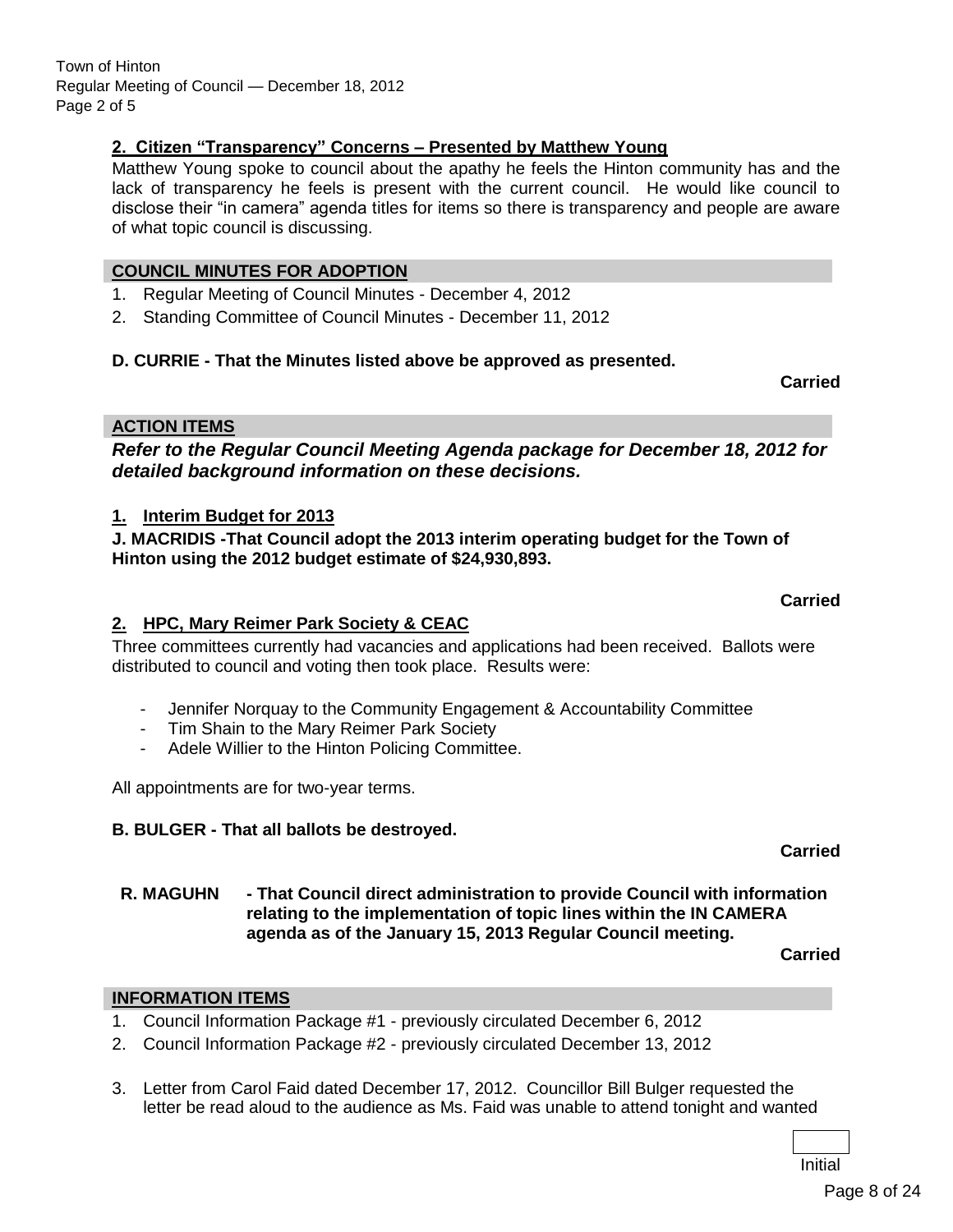Town of Hinton Regular Meeting of Council — December 18, 2012 Page 3 of 5

this letter included in the agenda. The letter is attached hereto as Attachment #1.

#### **J. CALLIHOO – That Council Information Packages #1 and # 2 and Letter #3 from Carol Faid be accepted for information.**

**Carried**

#### **REPORTS FROM MAYOR, COUNCIL, TOWN MANAGER**

### **1. Council Reporting (Training/Conferences/CEAC, Listening Teams, All Other Committees) Councillor Janice Callihoo reported:**

- Attends the Business support network meetings and industry representatives also attend; discussing how to manage their employment and housing needs;
- Hinton Friendship Centre had Christmas Party; Santa also attended
- Thanked the audience for attending and demonstrating their interest in the council meetings

#### **Councillor Dale Currie reported:**

- CEAC meeting discussed Highway 16 task force and recreation task force

#### **Councillor Bill Bulger reported:**

- CEAC reports that have been compiled will be released publicly shortly;
- Met with Evergreens at their organizational meeting; Greg Paschny elected board chair; their budget is the topic at the moment.

#### **Mayor Ian Duncan reported:**

- Had meeting with West Fraser last week and some discussion respecting complaints of odour; they have hired Stantec to look into this and prepare report back to West Fraser in January; focusing on 5 different opportunities to resolve this;
- Did not meet with Robin Campbell in Edmonton on December 5, 2012 due to the bad weather and roads; met with MLA Campbell December 7 and discussed the state of the court house including issues with sharing waiting room between victims and accused;
- December 14 meeting with MLA and Coalspur and topics discussed included housing in the community and available provincial funding that administration will continue to seek to obtain; **directed Administration to prepare letter for Mayor's signature for working with municipality on the affordable housing.**
- Brought greetings at Pilipino Christmas Party; absolutely impressed with the enthusiasm; great night.

#### **Councillor Jane Macridis reported:**

- Lots of meetings going on at this time of year; she is the education listener; respecting increasing and bringing forward post-secondary education opportunities council has appointed task committee that is meeting in early new year with Grande Prairie Regional College;
- Met with Bryan Gouthro, on the board of directors of Grande Prairie Regional College to ensure the needs of post-secondary are brought to Hinton;
- Had meeting with MLA Robin Campbell and appreciates that he makes the effort to meet with Hinton council even though he has a very busy schedule;
- Tomorrow meeting with library board; good suggestion for stocking stuffer for adults is a library card;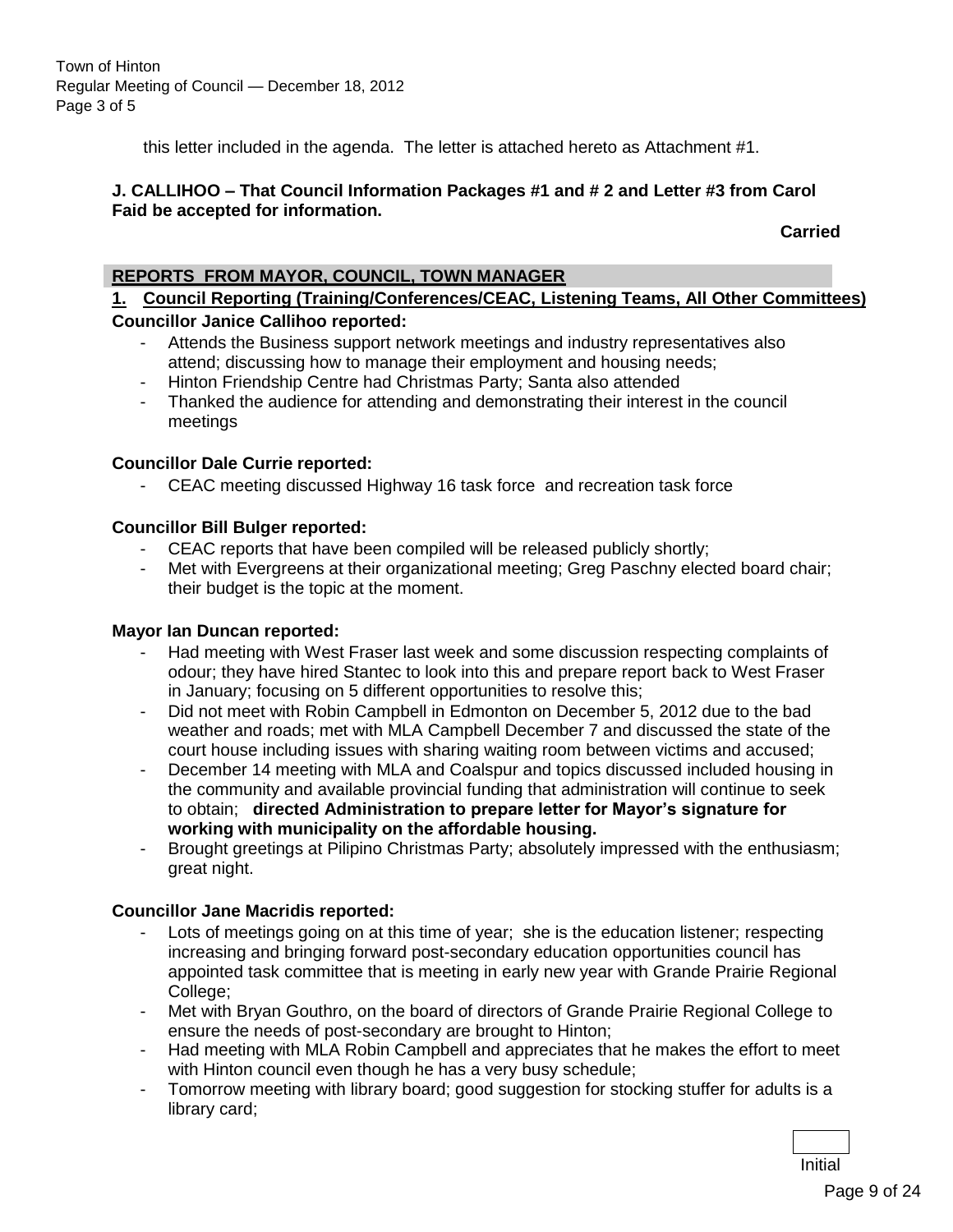Town of Hinton Regular Meeting of Council — December 18, 2012 Page 4 of 5

- Meeting with Yellowhead County in early 2013 to work through community development agreement;
- BRIDGES will be hosting their trivia night in middle of February; encourages all to participate; watch for more information.

#### **Councillor Ryan Maguhn reported:**

Had several meetings with citizens as the economic listener; budget is one of the main topics; encourages businesses or individuals related to business to contact him;

#### **Councillor Lorraine Johnston-MacKay reported:**

- Attended the ASH Christmas craft party at the Guild; great turnout this year; artisans were there to sell their wares;
- Was the MC of the Senior's Light Tour last night at the Pine Valley Lodge; beautiful display of lights in the community; keeps getting better and better;
- Recently attended Community Futures strategic planning session
- Feb. 13 to 25, 2013 Winter Magic Festival dates; organizers are looking to add more events and encourages the community to do so;
- Change in garbage pickup for next week; encourages everyone to recycle; watch the newspapers for more information.

#### **2. Town Manager Report**

#### **Town Manager Bernie Kreiner reported:**

- There is only 1 regular council meeting in January  $(15<sup>th</sup>)$ ; 2 Standing Committee meetings which are public meetings;
- Repairs to the arena went well; had to remove asbestos which has now been dealt with;
- Garbage pickup large bins going into neighborhoods; watch ads in the newspaper for information;
- Residential street cleaning; public works takes careful approach in first cleaned each year, goes in circle rotation;
- Thank you to Kurt Scobie and Grande Yellowhead School Division for the recent cross training with town staff;
- Denise Parent started this week as Director of Corporate Services; this is a phasing of retirement with Marg Swain, who retires in the spring of next year.

#### **MOVE IN CAMERA**

#### **R. MAGUHN- That the Regular Meeting of Council move in camera.**

**Carried**

The time was 7:50 p.m. Councillor Dale Currie left the meeting at 7:51 p.m. due to work commitments.

#### **J. MACRIDIS - That the Regular Meeting of Council reconvene.**

**Carried**

The time was 8:34 p.m.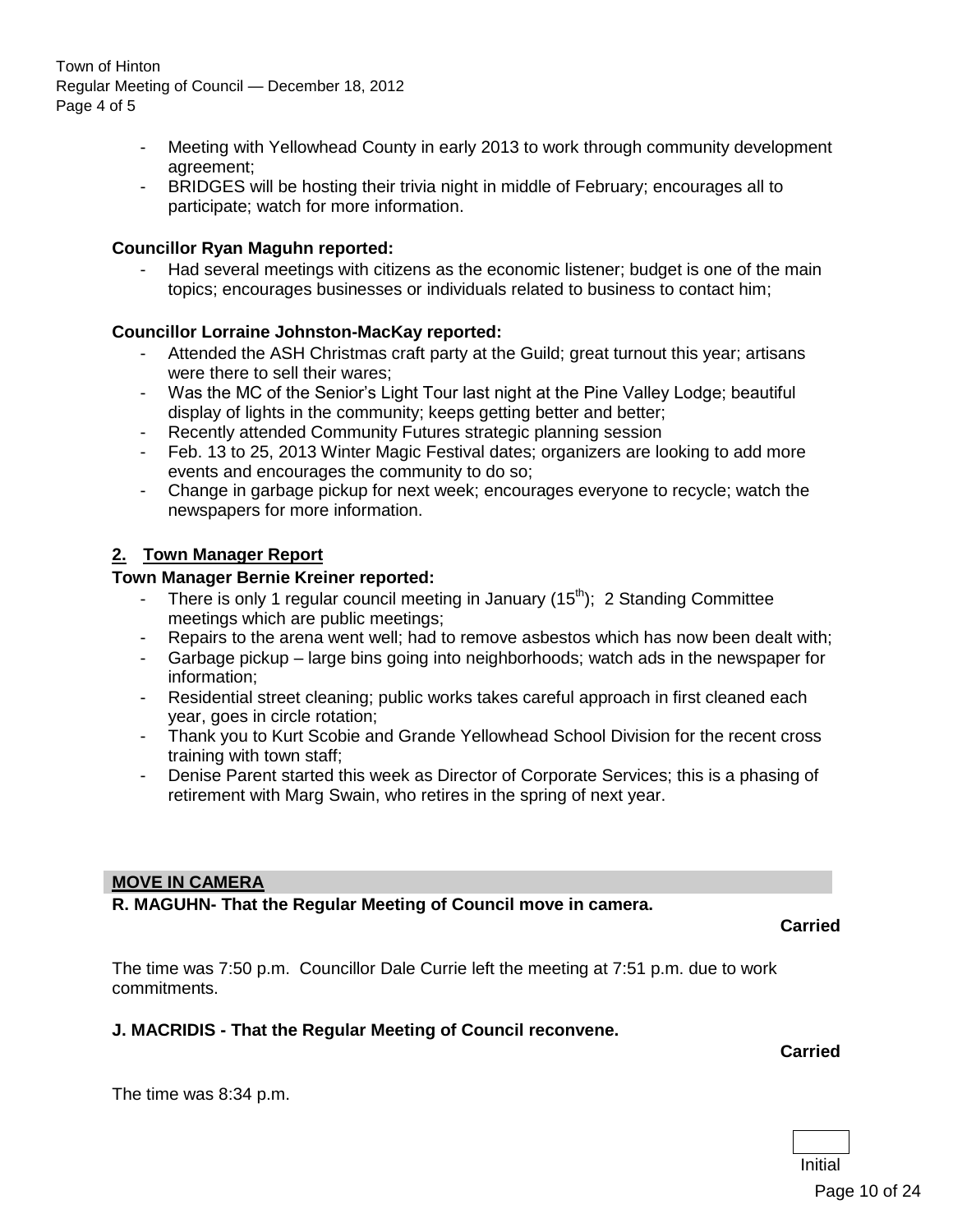# **ADJOURNMENT**

**J. MACRIDIS - That the Regular Meeting of Council adjourn.**

**Carried**

The time was 8:35 p.m.

**Mayor** 

Town Manager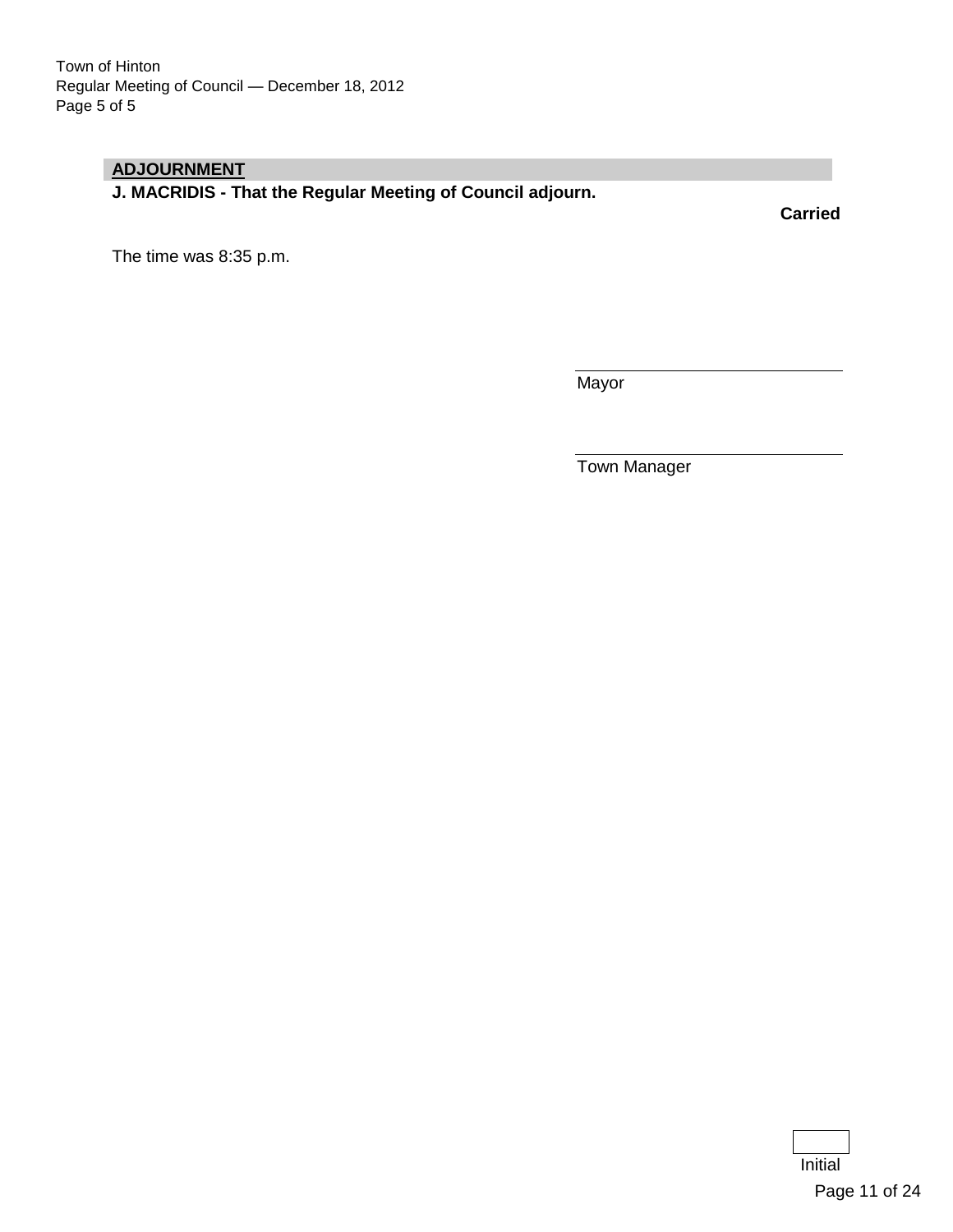Carol Faid, MD CCFP 102 ALLEN COVE HNTON, AB T7V 2A6 TEL 780 740-3385 sleepist 06@yahoo.com

 $Chment$  #1 ) ar Connail

**RECEIVED** DEC 1 8 2012 TOWN OF HINTON

December 17, 2012

Dear Town Council of Hinton:

I would like to comment on the ongoing Issue of approving the annual budget for Hinton. Recent letters in the newspapers have outlined concerns with proposed municipal tax increases, mismanagement and overspending of taxpayers' money, and high salaries for town employees.

As for the tax increase, I understand that this equates to an extra \$7 per month per average home owner. Even with this increase, our property taxes are comparable to other small towns in Alberta. Also, it is a miniscule amount in comparison to our provincial and federal taxes, which<br>is income-based thereby increasing with every extra dollar we earn. The new budget has been carefully formulated for continued maintenance of our infrastructure, new projects for town improvement, and administration. Personally, <sup>I</sup> would rather see my tax dollars spent locally than sent as equalization payments to other provinces.

As for fiscal transparency, the way our money is spent in this town could not get any more transparent. All public servants are entrusted with fiscal responsibility to taxpayers, and <sup>I</sup> believe this regard. This is in stark contrast to the recent examples of scandal, squander and carryingson at higher levels of government in this country. <sup>I</sup> would challenge our town budget-critics to walk into the Alberta Legislature or the House of Commons and get <sup>a</sup> clear answer as to where their tax dollars have been spent.

It is an insult and disgrace to suggest that our town manager is overpaid at \$169,000 per annum with benefits, 0.7% raise over last year. The Edson town manager earns over \$200,000, a 6.5% raise over last year. Most oil an \$150,000. In a recent letter to the Hinton Parklander, it was suggested we compare Bernie<br>Kreiner to the CEO of a private corporation. Someone with Bernie Kreiner's qualifications, experience, and remarkable volunteerism would fare much better financially in the private sector. He is clearly not in it for the money. As for our town councillors and town administration, we can only attract quality people to run our town if we pay competitively. We absolutely get what we pay for from these individuals.

<sup>I</sup> support the new budget as it stands and thank you for your public service.

Respectfully yours,

Carol E. Faid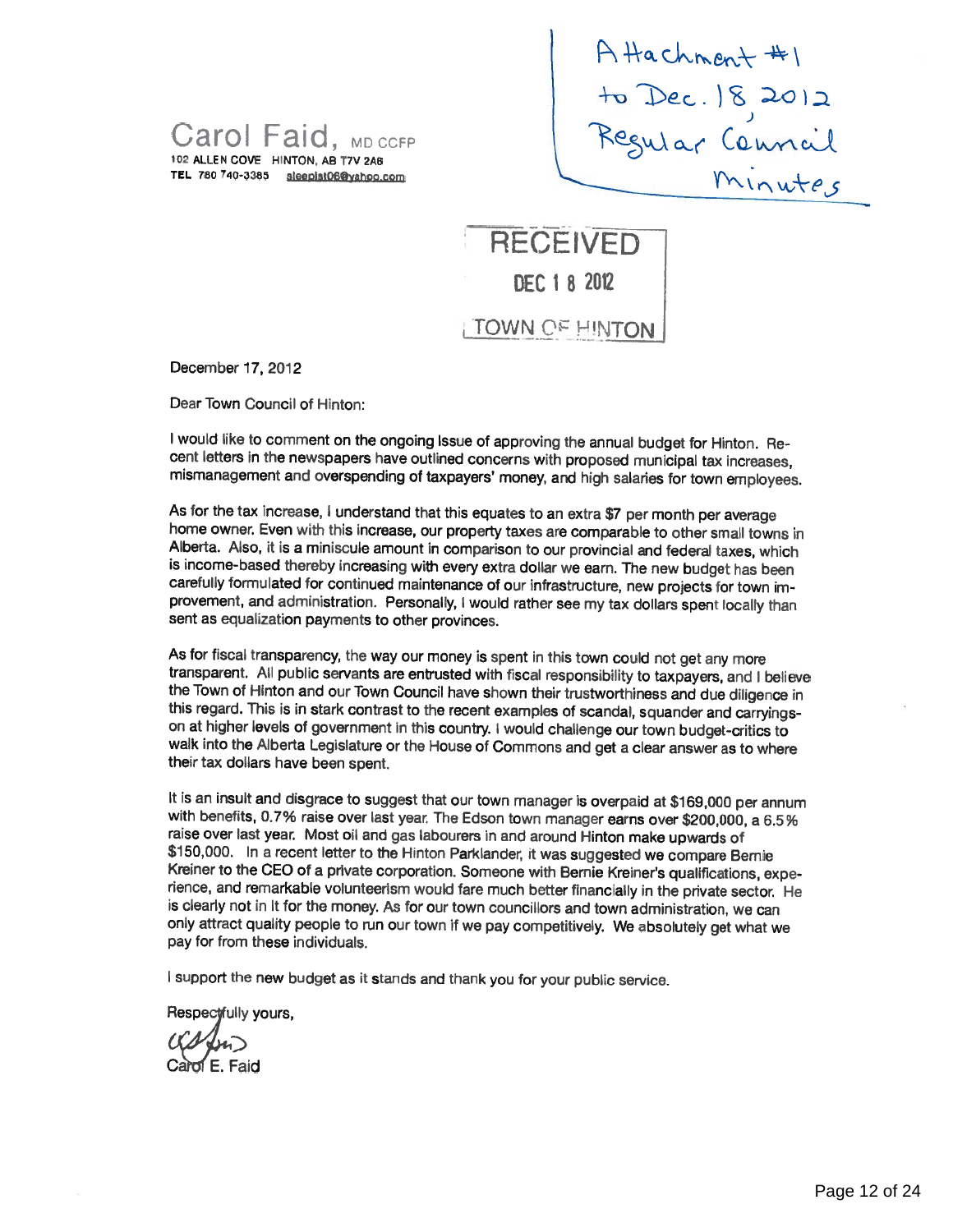

# **TOWN OF HINTON Standing Committee of Council Meeting JANUARY 8, 2013**

| <b>PRESENT:</b>      | Mayor Ian Duncan, Deputy Mayor Dale Currie<br>Councillors Bill Bulger, Janice Callihoo, Dale Currie,<br>Lorraine Johnston-MacKay, |
|----------------------|-----------------------------------------------------------------------------------------------------------------------------------|
| <b>ABSENT:</b>       | Councillors Jane Macridis and Ryan Maguhn                                                                                         |
| <b>SECETARY:</b>     | Lil Wallace - Executive Assistant                                                                                                 |
| <b>ALSO PRESENT:</b> | Bernie Kreiner - Town Manager                                                                                                     |
|                      | Rhonda West - Legislative & Administrative Services Coordinator                                                                   |
|                      | Denise Parent - Director of Corporate Services                                                                                    |

#### **ORDER**

Deputy Mayor Dale Currie called the Standing Committee Meeting to order. The time was  $11:32$  a.m.

#### **ADOPTION OF AGENDA**

**There was consensus to accept the Standing Committee Meeting Agenda of January 8, 2013 with the following addition:**

**- Action Item #2 "Financial Comparisons".**

#### **ACTION ITEMS**

*Refer to the Standing Committee Meeting Agenda package for January 8, 2013 for detailed background information on these decisions.*

#### **Future of Potable Water Treatment Responsibility in the Town of Hinton**

**There was consensus to support the Town's "Ask" of West Fraser and consensus was given to proceed with next steps as set out in section E. of the report.**

#### **Municipal Financial Comparisons**

Bernie presented several charts showing the town's financial status in comparison to several other communities. The late handout has been posted to the town's website as part of the 2013 budget package available for public review. Council thanked staff for preparing this budget package, stating it was well put together and understandable.

#### **ADDITIONAL INFORMATION**

#### **Urgent Matters from Council and Town Manager**

- Deputy Fire Chief has resigned so recruitment to fill this position will commence shortly.
- The recent Hinton United Way campaign resulted in a 4,640.00 contribution by staff.
- Plainsman has now purchased property in Thompson Lake area and the deal has closed. They are new developers in town and have advised they are interested in multifamily plans.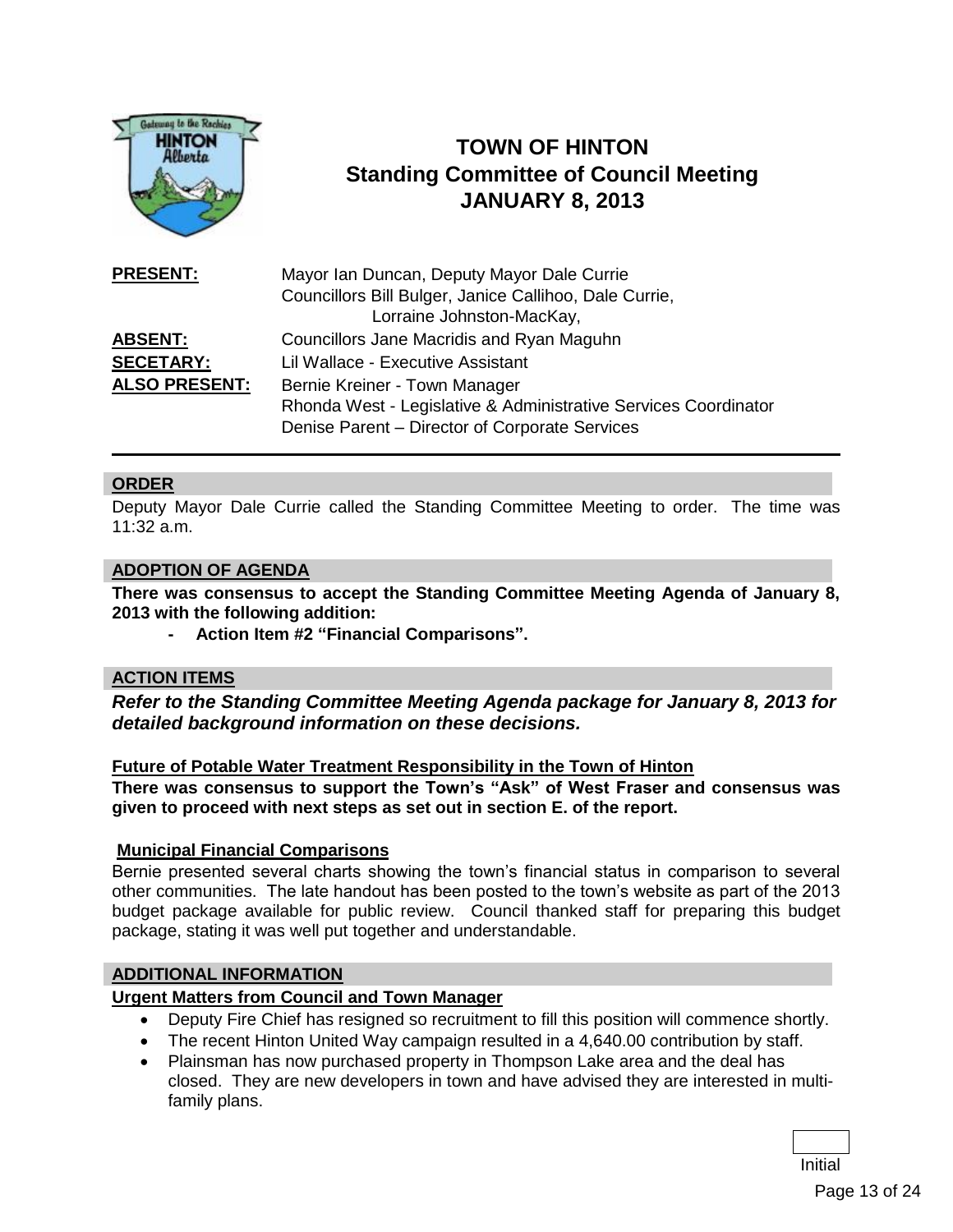Town of Hinton Standing Committee of Council — January 8, 2013 Page 2 of 2

 Council was advised that over 30 hours (as of today) by town employees have been spent researching questions recently for two Hinton citizens.

#### **Executive Assistant Logistics Information**

Upcoming event logistics were discussed.

#### **IN CAMERA (if necessary)**

**J. CALLIHOO - That Standing Committee move in camera.**

The time was 12:35 p.m.

#### **RECONVENE**

**B. BULGER - That Standing Committee revert to regular session.**

**Carried**

**Carried**

The time was 1:50 p.m.

Councillor Lorraine Johnston-MacKay advised council that two people phoned her to state their appreciation for garbage pickup services during Christmas. Also, she advised that she observed contractors putting their waste in garbage bins and asked the procedure to follow in reporting this. Mr. Kreiner advised her to call bylaw services.

Councillor Bill Bulger advised council that a citizen had called him enquiring about an air quality monitoring station to alert citizens of bad air conditions. Citizens can go on to the West Central Airshed Monitor Society of Alberta webpage [\(www.wcas.ca\)](http://www.wcas.ca/) to obtain air quality data.

#### **ADJOURNMENT**

**B. BULGER - That Standing Committee Meeting of Council adjourn.**

The time was 1:56 p.m.

Deputy Mayor

Town Manager

**Carried**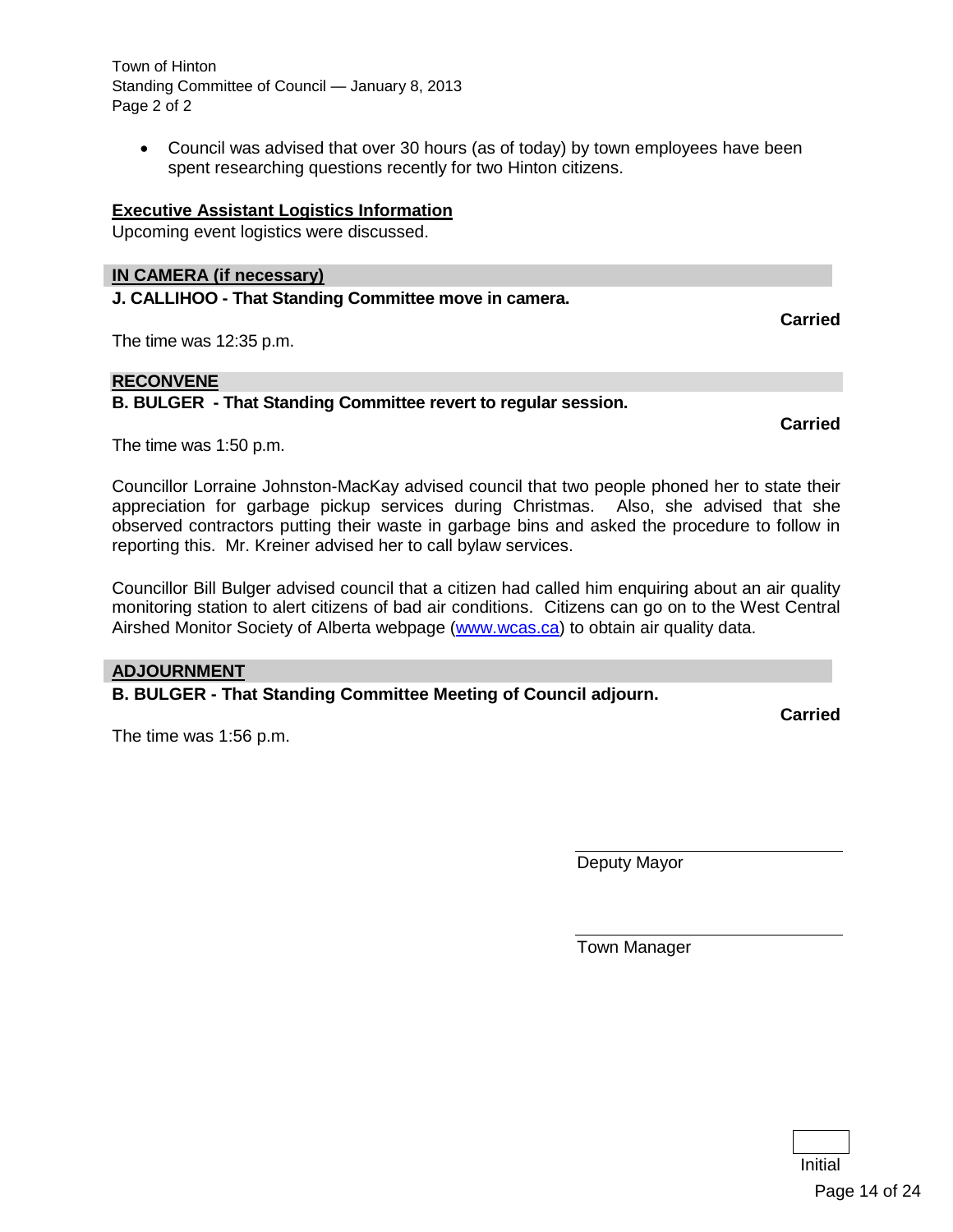

# **TOWN OF HINTON REQUEST FOR DECISION**

| DATE:               | <b>January 11, 2013</b>                                    |
|---------------------|------------------------------------------------------------|
| TO:                 | <b>REGULAR MEETING OF COUNCIL OF JANUARY 15, 2013</b>      |
| <b>FROM:</b>        | Laura Howarth, Director of Community & Protective Services |
| <b>REVIEWED BY:</b> | <b>Bernie Kreiner, Town manager</b>                        |
| <b>APPROVED BY:</b> | <b>Bernie Kreiner, Town manager</b>                        |
| RE:                 | PHOTO ENFORCEMENT AGREEMENT                                |

#### **Recommendation:**

*That Council enter into a three year contract extension with Global Traffic Group Ltd. for the provision of photo enforcement services expiring December 31, 2015.*

#### **Concluding Statement**

Automated traffic enforcement technology (photo radar) is a tool that can be used to enhance compliance (deter violations) and enforce traffic laws, but can only be operated with the support of the local RCMP. The local detachment is ultimately responsible for traffic safety enforcement. With joint efforts between local police and the photo radar program, incidents are reduced and policing resources are more effectively allocated to competing community policing priorities.

#### **Conformance of recommendation to existing laws and Hinton Council plans**

| <b>Conforms with:</b>                         | Yes/No/<br><b>Partial</b> | <b>Comments</b>                                                                                                                                 |
|-----------------------------------------------|---------------------------|-------------------------------------------------------------------------------------------------------------------------------------------------|
| <b>Municipal and Provincial</b><br>Laws       | <b>Yes</b>                | Provincial Traffic Safety Act Guidelines, Automated<br>Technology Guidelines and the Town of Hinton Traffic<br>Bylaw #1023.                     |
| <b>Community Sustainability</b><br>Plan (CSP) | Yes                       | Efforts to "develop a safe community" support wellness<br>strategies that "uphold and build a safe community for all<br>citizens" and visitors. |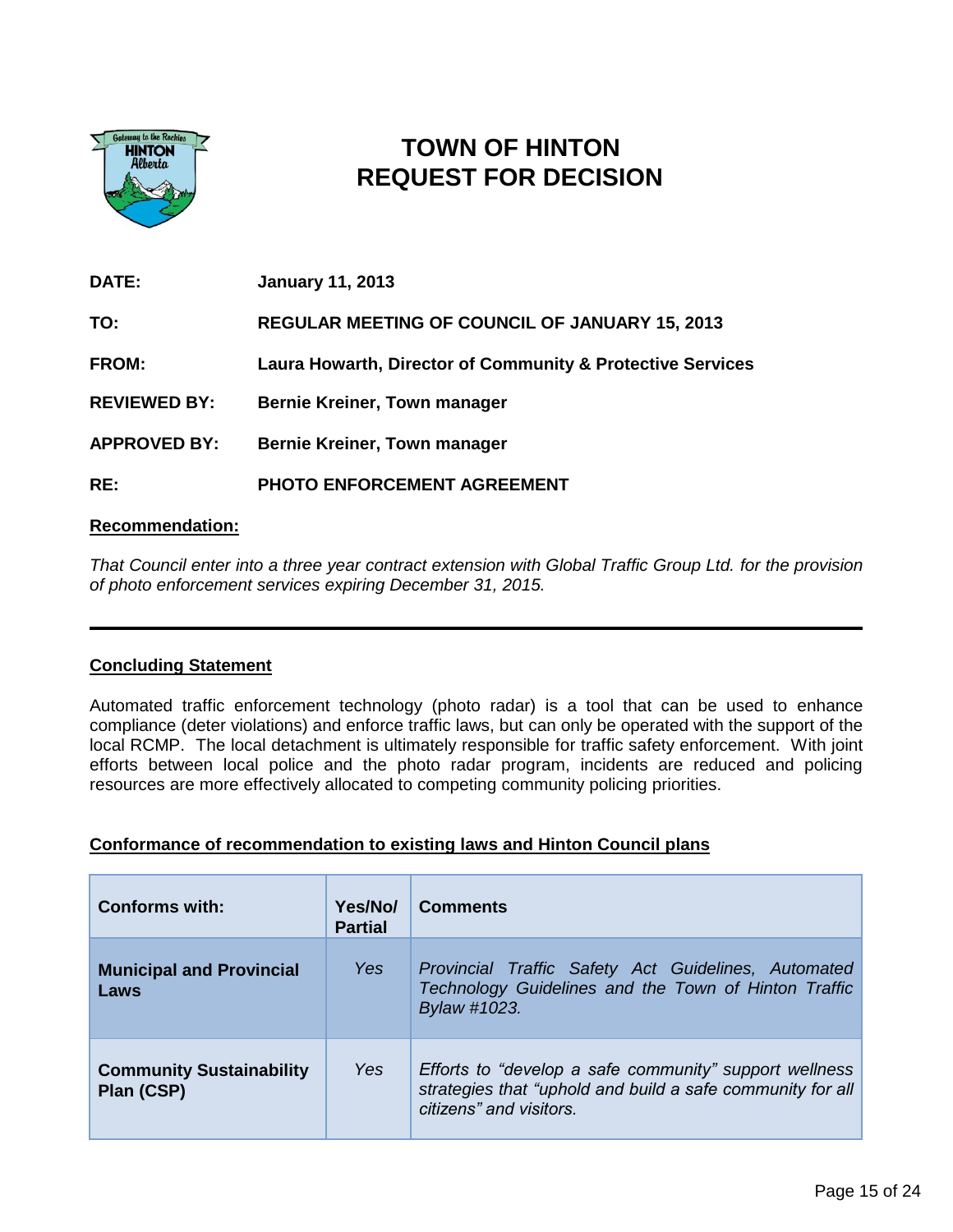| <b>Council's Strategic Plan</b>                                      | Yes        | Aligns with the Community Vision Statement (safe<br>environment), however there is no significant positive or<br>negative impact on Council's Key Result Areas. |
|----------------------------------------------------------------------|------------|-----------------------------------------------------------------------------------------------------------------------------------------------------------------|
| Long Term Capital Plan or;<br><b>Adopted Budget</b><br>(Operational) | No.<br>Yes | Incorporated into the 2013 proposed budget.                                                                                                                     |

#### **Background / Introduction**

This item is before Council to request a decision on the possible extension of the existing Photo Enforcement Agreement with Global Traffic Group Ltd. that will expire on January 31, 2013.

Between July 2006 and December 2009, the Town of Hinton entered into a service agreement with Global Traffic Group Ltd. for the provision of photo enforcement services detecting certain traffic violations and issuing citations to alleged violators. The contract was extended for an additional three years after a Council-directed review confirmed that Global Traffic service levels met our expectations and they were confirmed to be the most cost-effective service provider (including exploring the option of providing the service in-house). Approximately 24 hours per week of service is performed.

At this time, Global Traffic Group Ltd. continues to meet the Town's service expectations and administration is recommending to extend the agreement term for an additional three years, expiring December 31, 2015. Provisions for this are identified in article 4.2 of the current agreement.

#### **Options**

- 1. Enter into a three year contract extension with Global Traffic Group Ltd. for the provision of photo enforcement services expiring December 31, 2015.
- 2. Enter into a contract extension with Global Traffic Group Ltd. for the provision of photo enforcement services for a term other than three years.
- 3. Allow the current contract with Global Traffic Group Ltd. for the provision of photo enforcement services to expire on January 31, 2013 without intent to extend the agreement.
- 4. Refer this Request for Direction to Administration for amendment or further information.

#### **Administration Assessment of Options and Conclusion**

1. THREE YEAR CONTRACT EXTENSION: Global Traffic has a proven reputable and effective service provision with the Town of Hinton over the last two contract agreements (spanning July 2006 to present). There is no indication that exploring alternate service providers / models should be considered at this time. Three year cycles seem to provide both the Town and Global Traffic with conditions that foster both flexibility and planning comfort.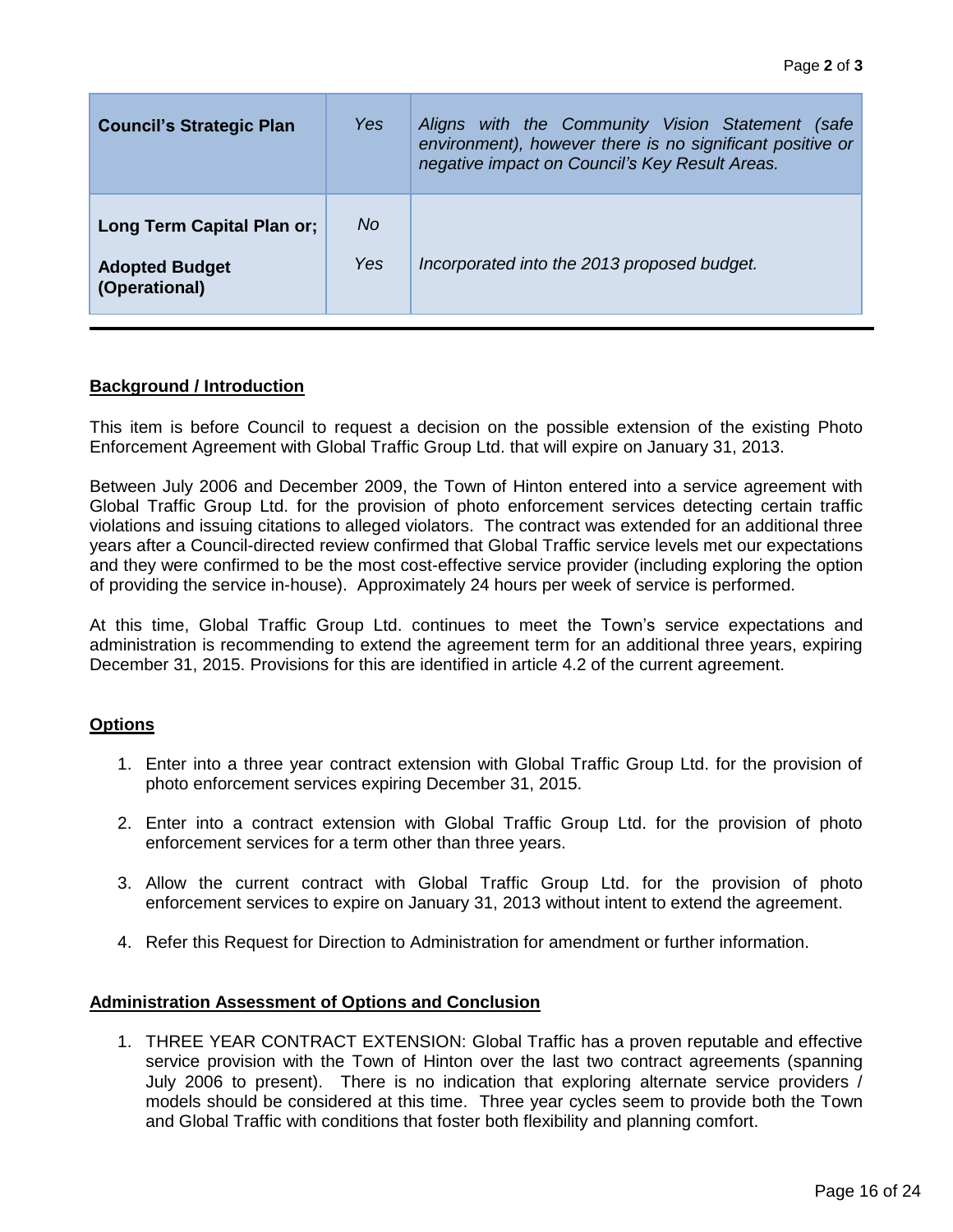- 2. CONTRACT EXTENSION OTHER THAN THREE YEARS: A shorter / longer term extension may be considered by Global Traffic; however a term beyond October 31, 2016 would be conditional upon the renewal of the current Access to Motor Vehicle Information Regulation Agreement that enables Global Traffic Group Ltd. to access information required to provide photo enforcement services to the Town of Hinton.
- 3. ALLOW EXISTING CONTRACT TO EXPIRE: Photo enforcement services would cease to be provided after January 31, 2013 and the Town of Hinton, in joint efforts with the RCMP, would explore alternate ways of ensuring traffic safety within the context of all community policing priorities. This will also impact projects under the Community Safety Initiatives (CSI) Program as funding for these initiatives is generated from photo radar proceeds.

#### 4. REFER TO ADMINISTRATION:

An (additional\*) interim extension to the existing agreement would need to be negotiated with Global Traffic Group Ltd. to ensure services were not interrupted while Administration addresses Council-directed action; or, allow the existing agreement to expire resulting in a renegotiation of the entire contract when/if Council directs at a later date.

\*The previous three year contract expired on December 31, 2012 and was extended for one month (expiring January 31, 2013) to allow Town Administration to bring this matter before Council.

#### CONCLUSION:

Reducing the number of speeding violations within the Town boundaries is still a valid concern. Although violations primarily in school zones and local major collector roads continue to be low (violation deterrence continues to be effective for residents), speeding infractions in the highway corridor continue to be significant (majority of violations = 95%). Continuing the photo enforcement program with Global Traffic Group Ltd. as the continued service provider will assist in maintaining and improving our community traffic safety.

#### **Town Manager Comments**

There are limited contractors providing this service and we are satisfied with this contractors performance and so I support continuance with them.

#### **Advisory Committee Comments / Public Feedback**

Proactive traffic enforcement is identified as one of four priority areas for the Hinton Policing Committee in 2012-2013.

Public feedback on photo radar services has been limited to 5 complaints in 2012 (all were received from out-of-town violators). These concerns were related to the existence of photo radar, rather than the actual performance of the contractor or their employee(s). Residents seem to be modifying their speeding behaviors in the primary safety concern areas; in fact, we receive suggestions to the Town and RCMP for consideration on where photo radar may also be effective within the community.

#### **Attachment(s***)*

None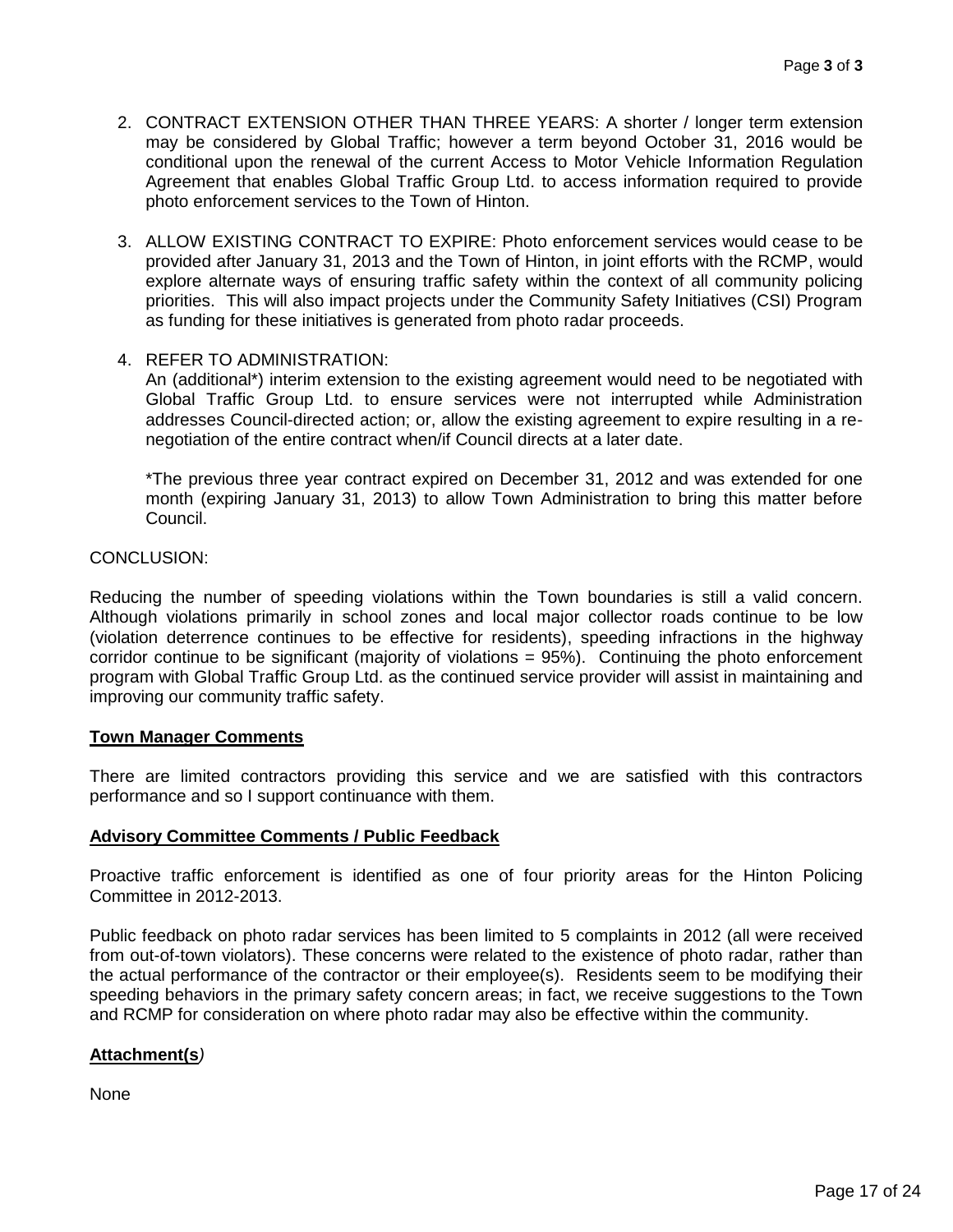

# **TOWN OF HINTON REQUEST FOR DECISION**

**DATE:** January 2, 2013

#### **TO: REGULAR MEETING OF COUNCIL OF JANUARY 15, 2013**

**FROM:** Rhonda West, Legislative & Administrative Services Coordinator

**REVIEWED BY:** Denise Parent, Director of Corporate Services

APPROVED BY: Bernie Kreiner, Town manager

#### **RE: COUNCIL AGENDAS – IN CAMERA TOPICS**

#### **Recommendation:**

*That Council give Council Procedure Bylaw #1060-1 first, second, unanimous consent and third and final reading.*

#### **Concluding Statement**

Including the topics with reasons of In Camera items on Council agendas reflects open and transparent governance while still maintaining a high level of professionalism and compliance with provincial legislation.

#### **Conformance of recommendation to existing laws and Hinton Council plans**

| <b>Conforms with:</b>                              | Yes/No/<br><b>Partial</b> | <b>Comments</b>                                                                                                                                                                                                                                                                             |
|----------------------------------------------------|---------------------------|---------------------------------------------------------------------------------------------------------------------------------------------------------------------------------------------------------------------------------------------------------------------------------------------|
| <b>Municipal and Provincial</b><br>Laws            | <b>Yes</b>                | Section 197(2) states that councils and council committees<br>may close all or part of their meetings to the public if a<br>matter to be discussed is within one of the exceptions to<br>disclosure in Division 2 of Part 1 of the Freedom of<br>Information and Protection of Privacy Act. |
| <b>Community Sustainability</b><br><b>Plan</b>     | <b>Yes</b>                | The people of Hinton are leaders in progressive governance<br>and its elected officials listen to its constituents and respond<br>by finding solutions in providing improved governance and<br>collaboration.                                                                               |
| <b>Council's Strategic Plan</b>                    | <b>Yes</b>                | Respond to concerns arising in the community which are not<br>consistent with Town beliefs and decisions.                                                                                                                                                                                   |
| Long Term Capital Plan or<br><b>Adopted budget</b> | N/A                       |                                                                                                                                                                                                                                                                                             |

#### **Background / Introduction**

This item is before Council to respond to council's request for information and options on the topic of whether and how to identify in camera items on agendas.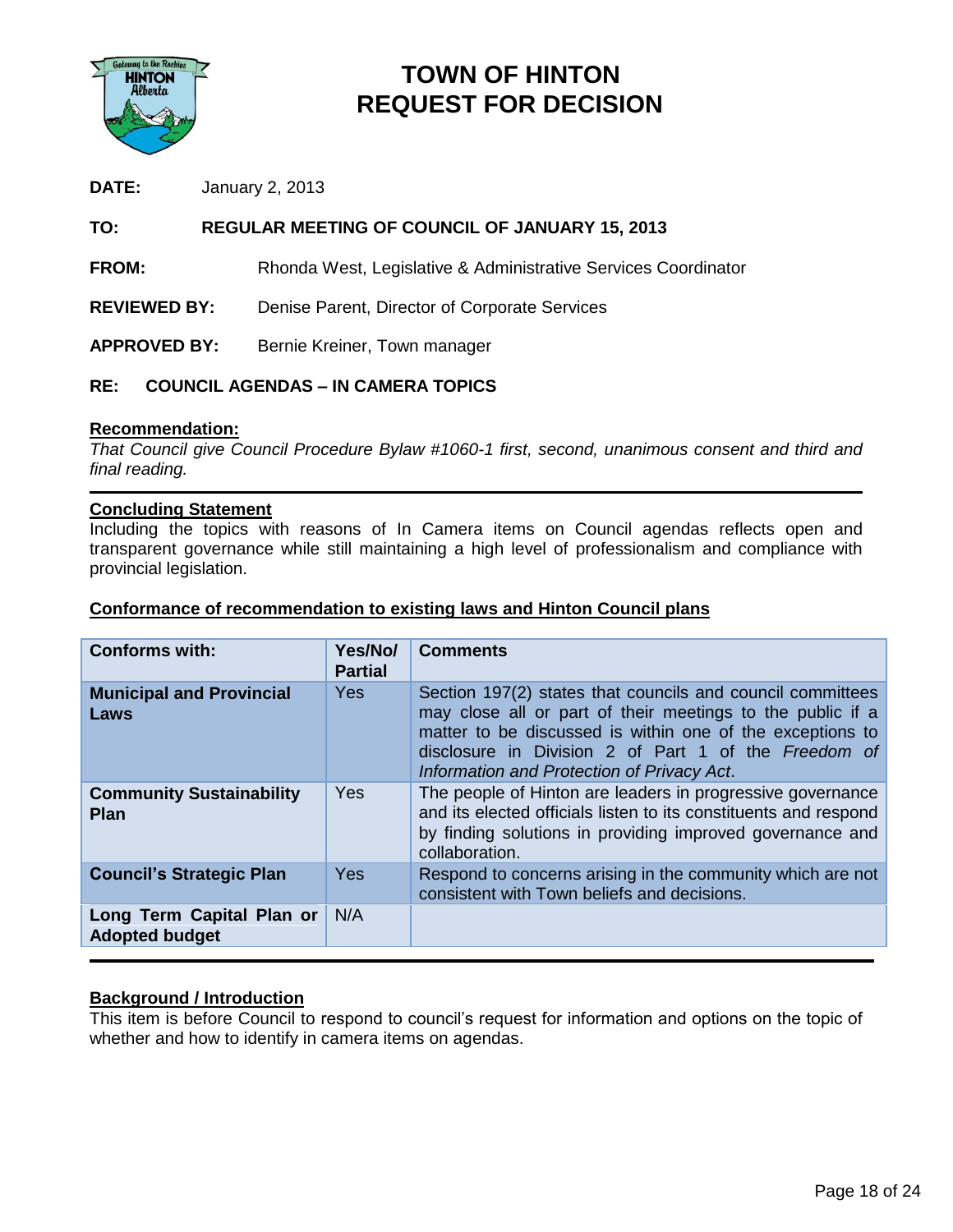#### **Options**

- 1. Council remain with the status quo (In Camera listed as agenda heading only with no description);
- 2. Council provide for the listing of the In Camera topics (generically) on council agendas;
- 3. Council provide for the listing of the In Camera topics (generically) and the reason(s) why each must be In Camera.

#### **Process Options**

In the event Council proceeds with Option 2 or 3, this can be implemented in two ways:

1. Permanently by giving proposed Bylaw #1060-1 (as applicable) first, second, unanimous consent and third and final reading; or

2. On a trial basis of say one year, by resolution.

#### **Administration Assessment of Options and Conclusion**

Under the *Municipal Government Act*, Council is authorized to move In Camera during its council meetings. Current practice and procedure has Council moving In Camera nearing the end of its Regular Council meetings. More often than not, the purpose of moving In Camera is to allow Council their "de-briefing session" where they evaluate one another on their meeting performance on the basis of respect, governance and open dialogue and participation. Council will also move In Camera at Standing Committee meetings if there is a topic for discussion based on the guidelines set out the *Municipal Government Act* (Council does not de-brief at Standing Committee meetings). While In Camera, Council Procedure Bylaw #1060 states that no resolution or bylaw may be passed except a resolution to revert to a meeting held in public.

The Town of Hinton upholds the principle of transparency and encourages and provides easy access for attendance and information regarding council meetings. In accordance with the *Municipal Government Act*, matters for discussion are done in open and public meetings (Regular, Standing and Public Hearings) and In Camera discussions of topics are the exception and conducted on an as needed basis.

#### Option 1

In 2006, the topics of In Camera discussions were listed on council agendas. Some assumptions and misconceptions of those discussions became relevant in the community and as a result Council directed that topics be removed from council agendas.

A survey of our municipal comparatives show that just under 50% are following the practice of moving In Camera without listing the topic or reason with the remaining municipalities either listing the topic only (2) or listing the topic with reasons (3).

|                          | In Camera - No Details<br>(current procedure) | In Camera - Topic Only (ie.<br>Legal, Land, Personnel) | In Camera - Topic and<br>Reason |
|--------------------------|-----------------------------------------------|--------------------------------------------------------|---------------------------------|
| <b>Brooks</b>            |                                               |                                                        |                                 |
| Ft. Saskatchewan         |                                               |                                                        | Χ                               |
| Leduc                    |                                               |                                                        | $\checkmark$<br>↗               |
| Canmore                  |                                               |                                                        | Χ                               |
| <b>Drayton Valley</b>    |                                               |                                                        |                                 |
| Edson                    |                                               | Χ                                                      |                                 |
| Peace River              |                                               | Χ                                                      |                                 |
| Whitecourt               |                                               |                                                        |                                 |
| <b>Yellowhead County</b> |                                               |                                                        |                                 |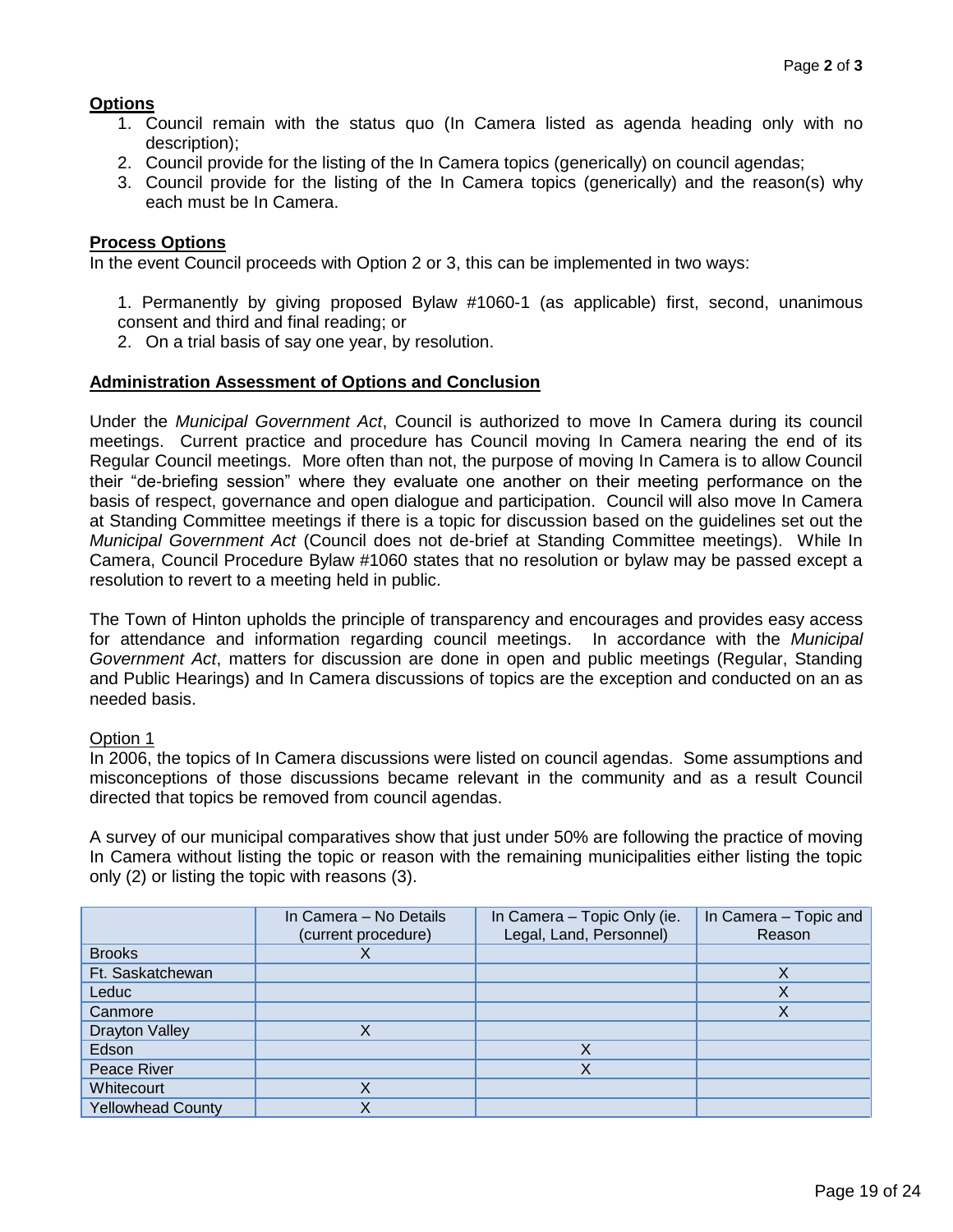#### Option 2

The municipalities of Edson and Peace River list the topic of their In Camera discussions. The description is a one or two word descriptor (ie. Legal, Land, Personnel) which provides a general idea while still complying with provincial legislation. This procedure provides some transparency to the public in that it gives people an idea of what is being discussed In Camera while protecting sensitive issues, economic interests, personal privacy etc. The downfall of listing the topic (as was evident in 2006) is that there may be confusion or assumptions made of what is being discussed.

#### Option 3

If the goal is to provide open and transparent governance, then taking Option 2 one further step seems to be the viable option by providing not only the topic of the In Camera discussion, but also the reason why it must be In Camera. Providing the reason and legal requirement will help eliminate any confusion or assumptions around the topic and provides a real foundation as to why an item must be discussed In Camera. This option best reflects the vision and intention of good governance and leadership under the CSP and provides complete transparency to the public while ensuring that sensitive topics under the guidelines of Provincial legislation are discussed in a private and protected environment.

#### **Town Manager Comments**

I support the direction that the recommendation moves noting especially the transparency benefits, while cautioning council that I see two risks of taking this approach which may also not be in the public interest:

a. generating public speculation and second guessing about the legitimacy of these discussions being in camera could be heightened. This could be true if topic descriptions are too concise (vs. vague); or if the descriptions are vague, how well is transparency advanced? Ie. Topic described as Personnel – senior management briefing vs. Senior management departure.

b. With concise descriptions, there is the additional concern of creating public expectations on deliberative matters that may not get any legs. For example, how would it be perceived if the Town were exploring various ideas very conceptually but ultimately chose not to procced…with declared titles such as: possible sites to acquire for storefront FCSS; options for electric distribution network ownership; legal advice re. land planning dispute with Yellowhead County; or legal advice re: municipality being in residential land development business.

These risks have the potential to curb creative, deliberative ideas discussions coming forward on possible new and improved ways of doing matters for the community, particularly when land, legal and personnel matters are involved.

#### **Attachment**

1. Proposed Council Procedure Bylaw #1060-1 -- that will provide for stating the topic and reason for In Camera items on Council Meeting agendas.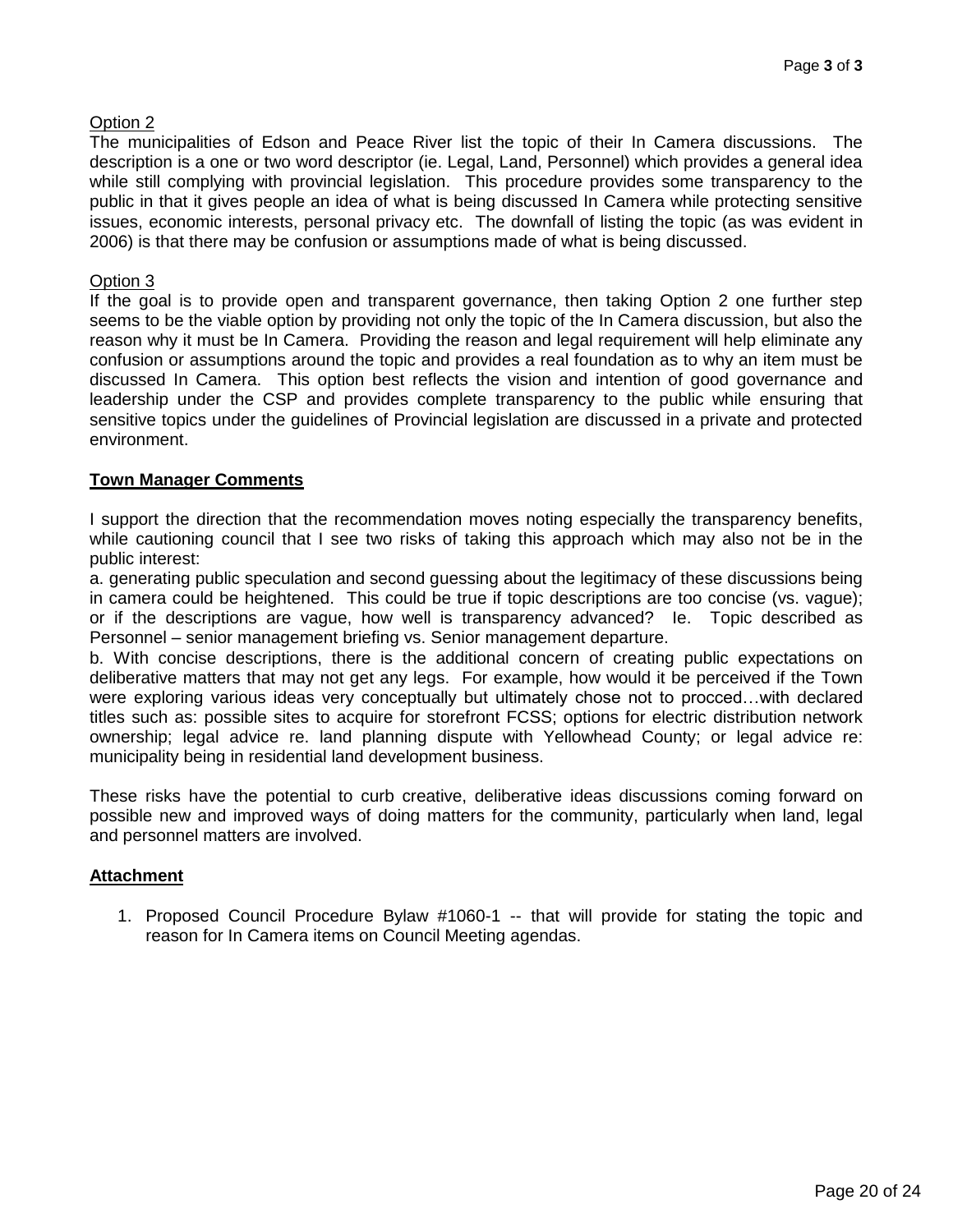

#### **TOWN OF HINTON BYLAW #1060-1** BYLAW OF THE TOWN OF HINTON IN THE PROVINCE OF ALBERTA FOR THE ORDERLY PROCEEDINGS OF COUNCIL MEETINGS AND THE TRANSACTING OF BUSINESS BY COUNCIL OF THE TOWN OF HINTON

**WHEREAS** it is Council's desire to establish and follow a process and procedure of municipal governance that reflects an open, transparent government where decisions are made after all information has been provided;

**NOW THEREFORE** the Municipal Council of the Town of Hinton in session duly assembled hereby enacts as follows:

1. That the following paragraph be inserted:

#### **11) Agenda**

- *9) In Camera items must include the topic to be discussed and the reason(s) why they must be In Camera.*
- 2. This bylaw shall take effect on the final day of passing.

READ A FIRST TIME THIS \_\_\_\_\_\_\_ DAY OF  $\hspace{1.5cm}$  , 2013. READ A SECOND TIME THIS \_\_\_\_\_\_ DAY OF , 2013. READ A THIRD TIME THIS LAY OF , 2013.

MAYOR

DIRECTOR OF CORPORATE

\_\_\_\_\_\_\_\_\_\_\_\_\_\_\_\_\_\_\_\_\_\_\_\_\_\_\_\_\_\_\_\_

\_\_\_\_\_\_\_\_\_\_\_\_\_\_\_\_\_\_\_\_\_\_\_\_\_\_\_\_\_\_\_\_\_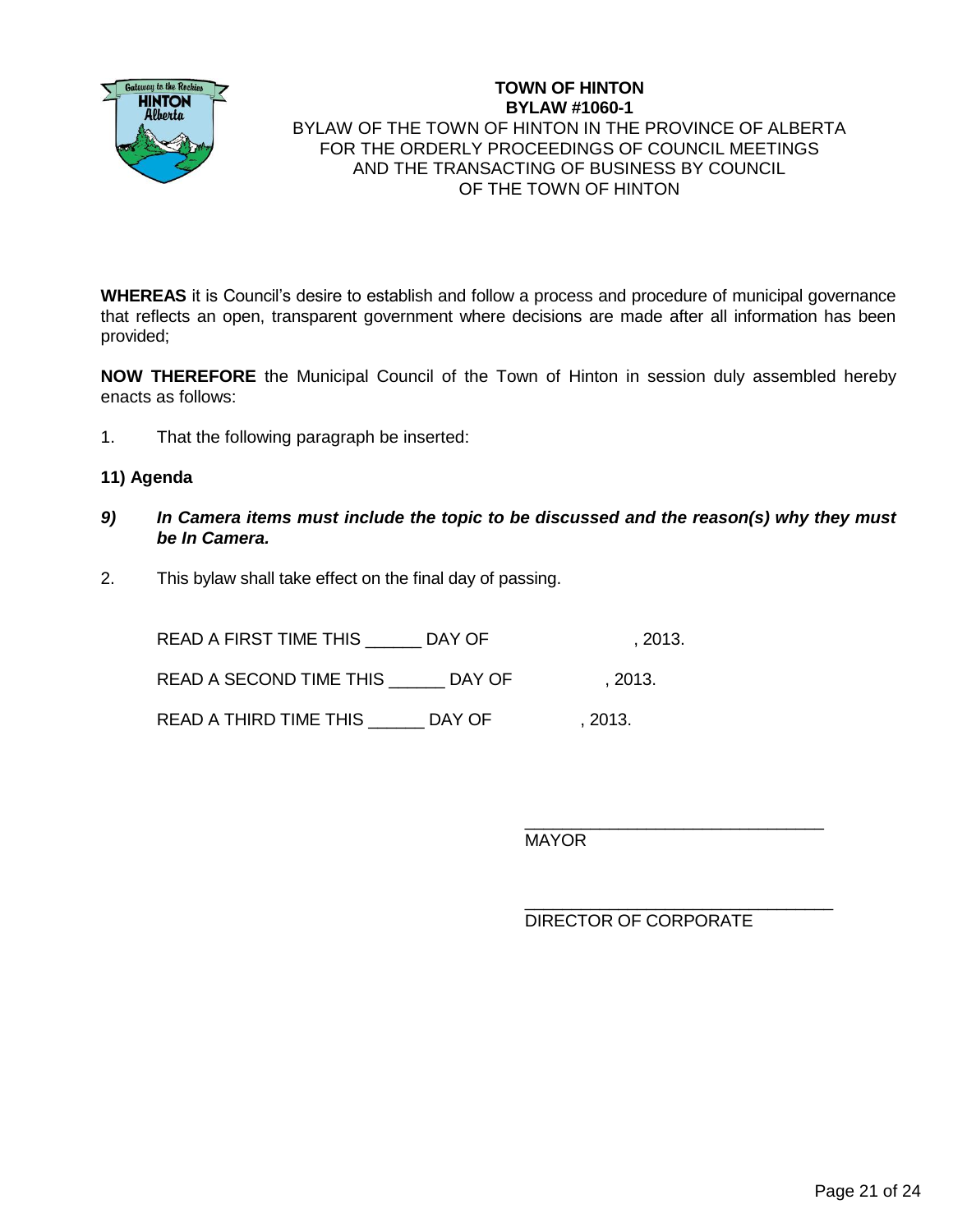

Town of Hinton COUNCIL INFORMATION PACKAGE #1 (December 20, 2012) In Advance of January 15, 2013 Regular Council Meeting

Page

#### PRIORITY ITEMS

#### CORRESPONDENCE & INFORMATION ITEMS

- 2 3 1. AUMA Member Notice Ready for MGA Review?
- 4 12 2. Coalspur Mines Update December 19, 2012

# REPORTS & MINUTES FOR INFORMATION

- 
- 13 25 1. The Evergreens Foundation Minutes of Meetings:
	- September 20, 2012
	- September 21, 2012
	- November 8, 2012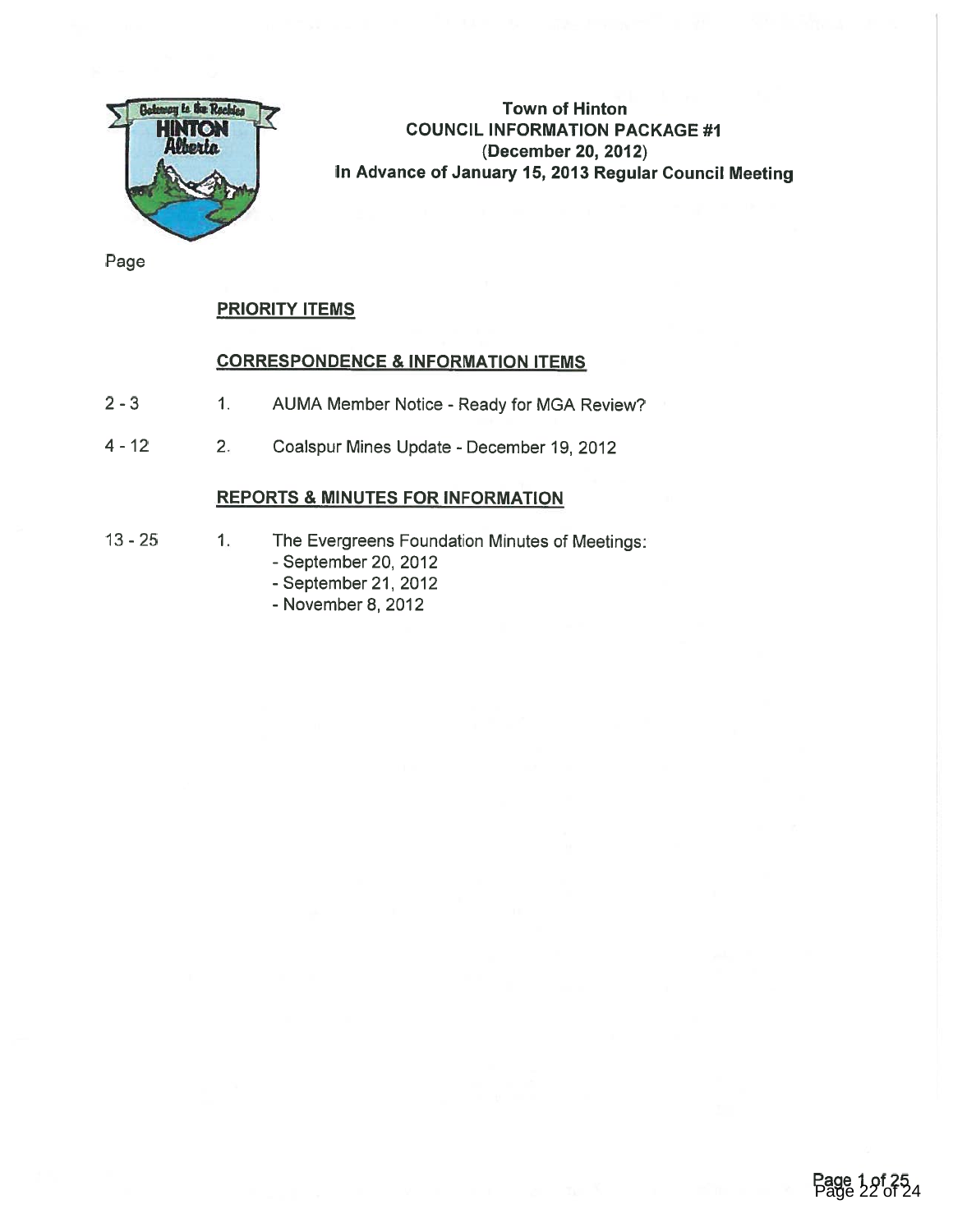

# Town of Hinton COUNCIL INFORMATION PACKAGE #2 (January 3, 2013) In Advance of January 15, 2013 Regular Council Meeting

Page

# PRIORITY ITEMS

2 1. AUMA Letter re 2009 Resolution re property tax assessment and overall equity

#### CORRESPONDENCE & INFORMATION ITEMS

- 3 1. Review of the Conflicts of Interest Act
- 4 5 2. GYPSD Board News
- 6 -8 3. GYPSD School News

### REPORTS & MINUTES FOR INFORMATION

9 - 16 1. DRAFT Minutes of Library Board meeting - December 19, 2012